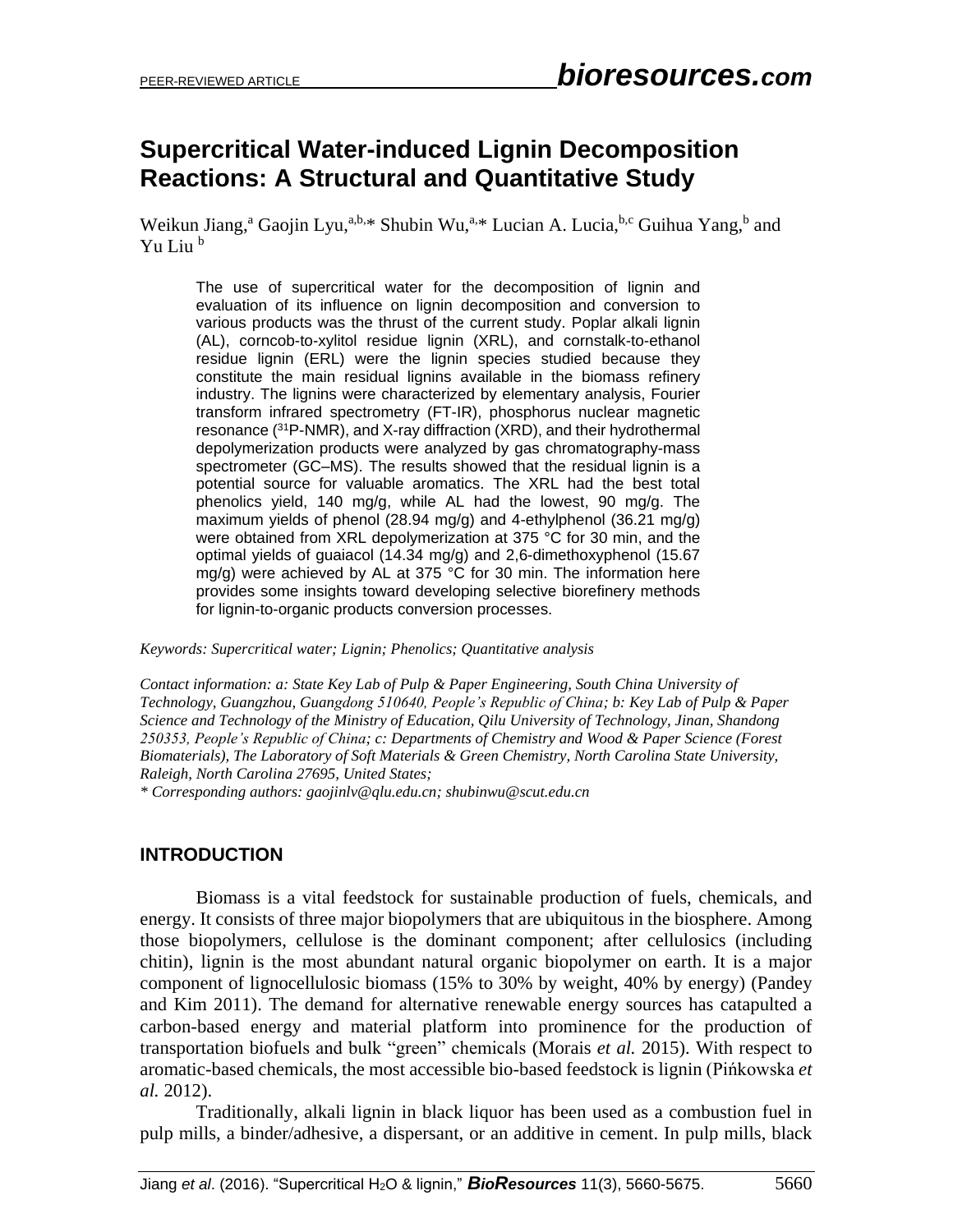liquor is concentrated by evaporation and has been used to supply over 50% of a mill's energy demands. Annually, over 50 million tons of lignin worldwide is burned in the recovery boilers of pulp mills (Farag *et al.* 2014). In general, although high-quality alkali lignin can be produced by acidification of black liquor, it should be noted that there are many higher-value applications. However, only a small proportion of lignin  $(-1\%)$  has been used as a raw material for chemicals with a higher value than fuel. Corncobs, a ubiquitous agricultural waste, have been the main feedstock used for ethanol and xylitol production *via* acid hydrolysis. The main by-product of these reactions, corncob acid hydrolysis residue (CAHR), is produced from the corncob-to-xylitol/ethanol pre-treatment process. The lignin contents (w/w on a dry CAHR basis) vary from approximately 20% to 60%. Until now, most commercial lignin has been supplied from the papermaking industry (*i.e.*, sulfite pulping and kraft pulping processes) as by-products, and the potential amount of residual lignin produced from the cellulosic ethanol or xylitol industry has been increasing (Ragauskas *et al.* 2014). Because of the large amount of aromatic structures present in lignin, the main high added-value applications are aromatic chemicals (Stewart 2008). Aromatic commodities that are derived from lignin include BTX (benzene, toluene, and xylene), phenol, and vanillin, which offer a significant market potential having an estimated market value.

Diverse technologies have been investigated for producing value-added products from lignin, such as pyrolysis, gasification, hydrogenolysis, oxidation, and liquefaction in different solvent systems (Morais *et al.* 2016). Among these, the hydrothermal process is one of the most effective approaches, because water at high temperatures and high pressures behaves as an environmentally benign solvent, and it has remarkable properties as a reaction medium. For example, water near the critical point ( $T_c = 374.2$  °C and  $P_c =$ 22.1 MPa) has a lower dielectric constant, fewer and weaker hydrogen bonds, and a higher isothermal compressibility than ambient liquid water. Moreover, it also has higher  $H<sup>+</sup>$  and OH<sup>−</sup> ion concentrations than liquid water under certain conditions, which will be a benefit for biomass processing and conversion even in the absence of an added catalyst (Jin and Enomoto 2008; Wahyudiono *et al.* 2011). Ye *et al.* (2012) studied the effect of hydrothermal reaction conditions on the degradation of corn stalk lignin and obtained optimized yields of 8% and 27% (relative peak areas) for phenol and 4-ethylphenol, respectively. Gosselink *et al.* (2012) used supercritical fluid (300 to 370 °C) to convert organosolv hardwood and wheat straw lignins to obtain 10% to 12% phenolic oil and monomeric aromatic compounds. Song *et al.* (2013) investigated the conversion of native birch wood lignin to monomeric phenols with a total selectivity of  $> 90\%$  at a lignin conversion of approximately 50%. Several authors (Karagöz *et al.* 2004; Lavoie *et al.* 2011; Nguyen *et al*. 2014; Zhang *et al.* 2014) have also used a lignin hydrothermal conversion process in near-critical water with strong bases as catalysts. The aforementioned investigations reported the potential utilization of lignin and focused mostly on improving the yield of phenolic compounds or exploring the mechanism of the process using lignin model compounds. The potential obstacles to the development of a lignin-based industry have not garnered much attention. Farag and Chaouki (2015) made an economic evaluation for converting lignin into chemicals, and the result indicated the estimated selling price would not compete with that of fossil fuel based chemicals, which was primarily due to the high cost of the lignin feedstock. So, looking for a potential resource of lignin as well as an improved process is important in promoting the valorization of lignin into aromatics.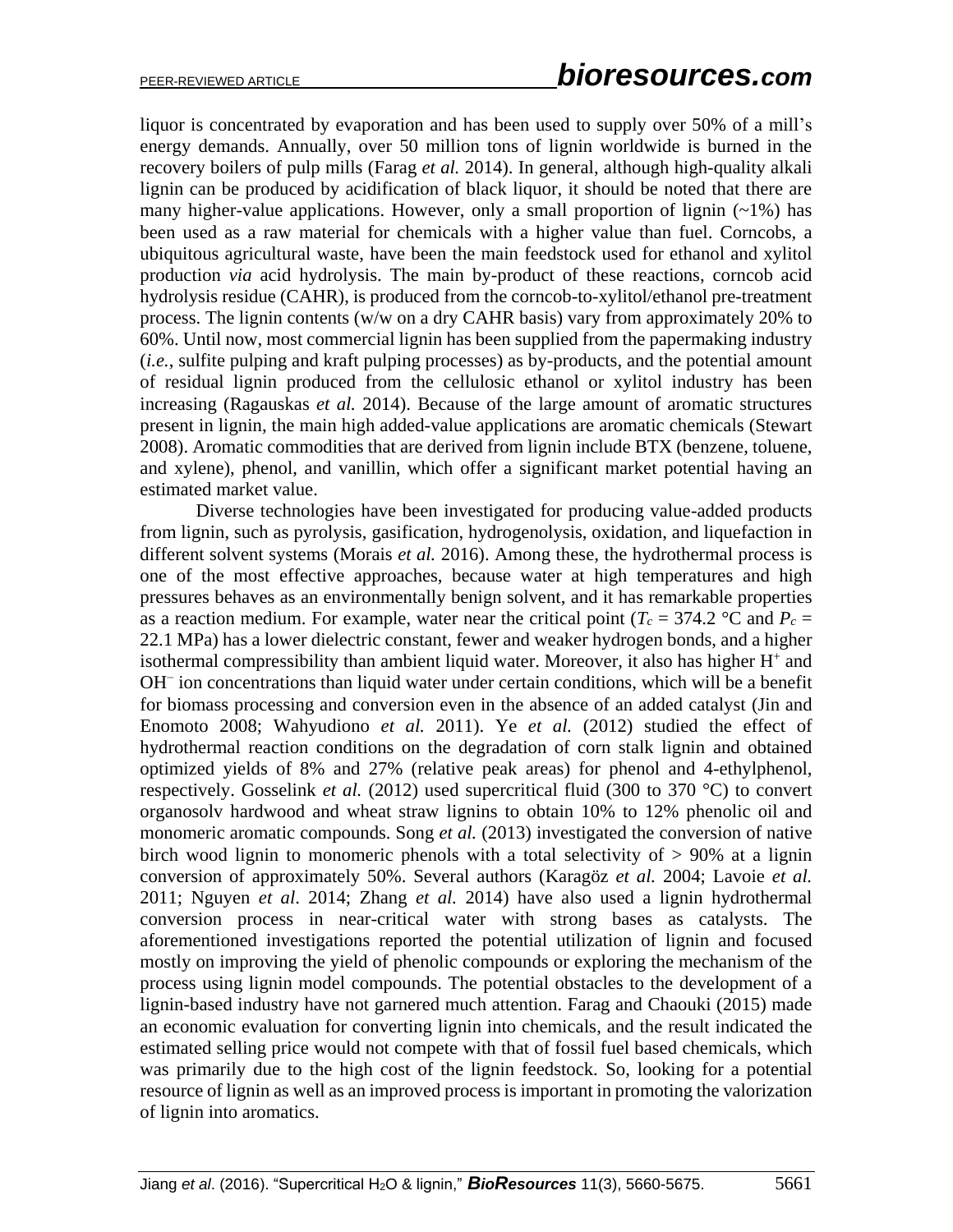The present investigation therefore focused on the hydrothermal conversion of three representative residual lignin samples, carried out using supercritical water (375  $\degree$ C, 22.07 MPa) at various residence times (0 to 60 min). The characterization of lignin samples and quantitative analysis of the aromatic products from hydrothermal conversion were performed to ascertain the differences in the behavior of lignin from different sources.

### **EXPERIMENTAL**

#### **Lignin Isolation and Purification**

The lignin sample AL was obtained from in-house poplar sulfate pulping black liquor. The chemical composition of poplar biomass, the pulping method employed, and the chemical properties of the black liquor have been previously reported (Zhang and Liu 2012). The isolation and purification processes for AL were also previously reported (Sun *et al.* 2002). Corncob acid hydrolysis residue (CAHR) was collected from a continuous acid hydrolysis process to convert corncob to xylitol. The lignin content in CAHR was 18.4%, as has been reported (Wang *et al.* 2014). The sample XRL was isolated from CAHR using a modified enzymatic/mild acidolysis method previously reported (Lou and Wu 2011). The third lignin residue sample was obtained from Longlive International Trade Co., Ltd. (Shandong, China), precipitated from the process residues of cornstalk to ethanol, in which the lignin content was 31.2%. The lignin was further extracted using benzeneethanol mixture to remove impurities and was identified as cornstalk-to-ethanol residual lignin (ERL).

#### **Hydrothermal Conversion**

The hydrothermal conversion experiments were conducted in a high-pressure autoclave with a 4848 reactor controller (Parr Instrument Company, USA). The 250-mL batch reactor was equipped with a pressure gauge (0 to 35 MPa), a pressure relief valve, and a thermocouple. The lignin samples (2 g) were loaded into the reactor with 80 mL of deionized water and purged with nitrogen three times. The reactor was heated to a desired temperature (375 °C) at a heating rate of 10 °C/min over 30 min, after which the reaction temperature was held at a desired reaction time ranging from 0 to 60 min. The pressure at 375  $\degree$ C was found to be approximately 22.07 MPa. After the reaction, the reactor was cooled to room temperature by immersing the reactor in cold water. Each run was repeated in triplicate.

# **Products Separation**

Gas products were collected by a latex rubber inflatable device for GC analysis. The instrument was equipped with a flame ionization detector (FID) and a thermal conductivity detector (TCD) that consisted of mainly CO2, CH4, CO, and H<sup>2</sup> gases. The gas compositions after the hydrothermal conversion process were similar in all three cases, while the yields  $(< 5\%)$  were negligible. The liquid fractions after the reaction were collected by washing with ethyl acetate and filtering with a pre-weighed G3 funnel fitted with a polytetrafluoroethylene (PTFE) membrane to separate solid residues. This waterethyl acetate liquid fraction was then subjected to an extraction process. Anhydrous sodium sulfate was added to the obtained liquid fraction to remove water. The solid residue (SR) was oven-dried at 105 °C overnight before weighing. The yield of hydrothermal conversion of solid residues (YSR) was calculated using the following equation: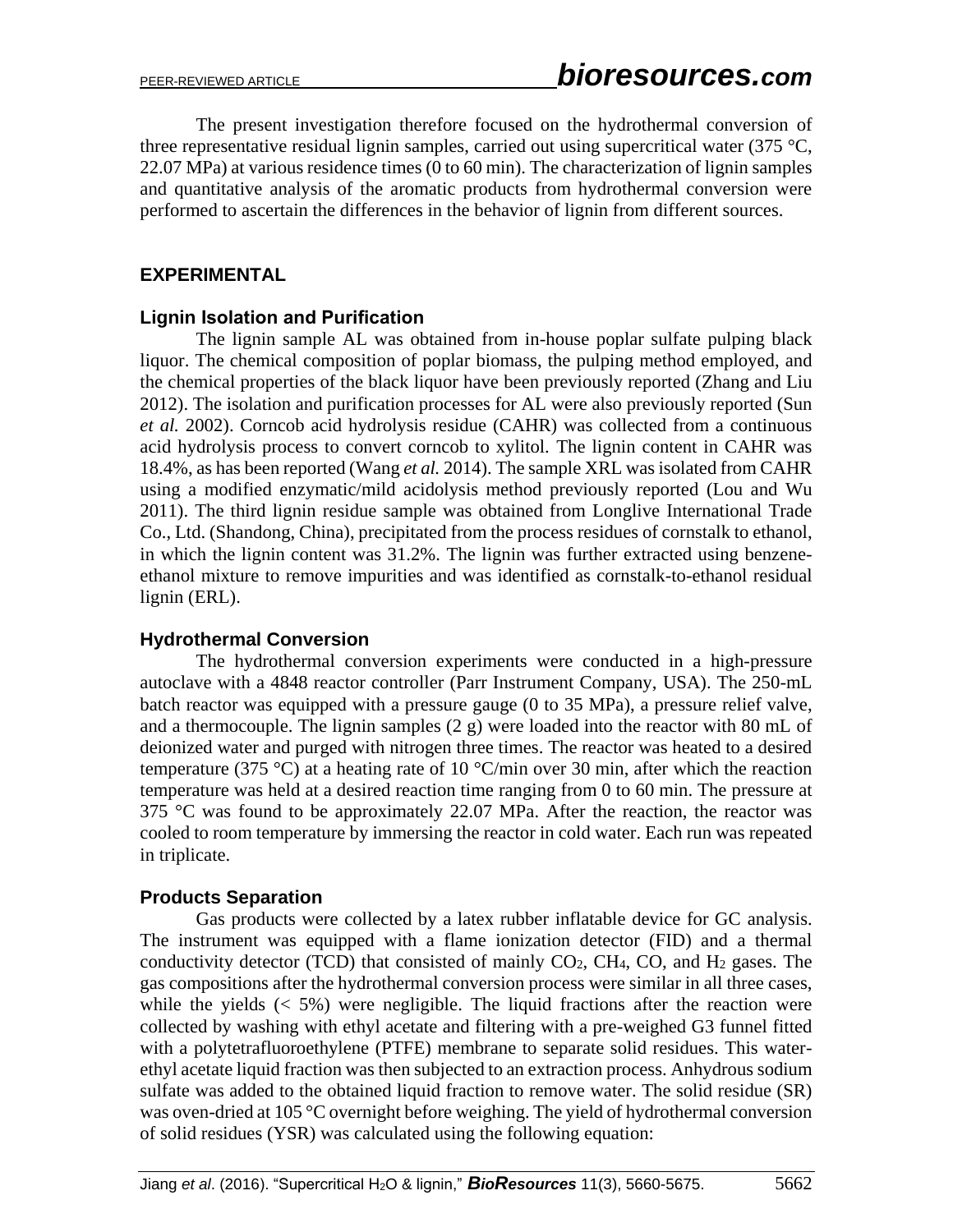$YSR = m_{SR}/mL$  (1)

where *m*<sub>SR</sub> is the mass of over dried solid residue (mg) and mL is the mass of the lignin initially used (g).

#### **Lignin and Solid Residue Analysis**

The ash and moisture contents were determined by ASTM D 1102 (1984) and ASTM D 4442 (2007) methods, respectively. Elemental analyses of the lignin and solid residues were performed on a Vario Micro analyser (EL III, Germany). The elemental composition of C, H, N, and S contents were measured and the O content was calculated by difference. Fourier transform infrared spectroscopy of the lignin samples were recorded on a Shimadzu FTIR spectrophotometer (IR Prestige–21, Japan) using a KBr pellet containing  $\sim$ 1% sample over a range of 4000 to 500 cm<sup>-1</sup>. The characteristic bonds and functional groups of lignin were analyzed with an NMR spectrometer (Bruker Avance II 400 MHz, Germany). The NMR used an inverse gated decoupling pulse sequence. The presence of aliphatic hydroxyl groups, phenolic hydroxyl groups, and carboxyl functional groups in the lignin were determined using <sup>31</sup>P-NMR spectra (Crestini and Argyropoulos 1997). The crystal structure analysis by XRD was performed in a D/max 2500 VL/PC X– ray diffractometer (Bruker D8–Advance, Germany) using Cu Kα radiation (40 kV, 200 mA) from  $5^{\circ}$  to  $85^{\circ}$  with a step size of 0.01  $\degree$ /s.

#### **Qualitative and Quantitative Analyses of the Liquid Products**

Qualitative examination of the liquid products was performed on a GC–MS (Shimadzu QP 2010, Shimadzu, Japan) equipped with a SHRXI–5 MS capillary column  $(30 \text{ m} \times 0.25 \text{ mm} \times 0.25 \text{ \mu m})$ . Helium was used as the carrier gas at a flow rate of 1 mL/min. The GC oven temperature for analysis was set as follows: initiated at 50  $\degree$ C; held for 2 min, increased at a rate of 10 °C/min to 160 °C; held for 2 min; raised to 250 °C at a rate of 10 °C/min; and held at this final temperature for 2 min. The injector temperature was 250 °C with a split ratio of 50:1. The mass selective detector was operated with an electron impact (EI) ionization mode. The data was analyzed with a NIST library.

The main phenolic compounds with high yields (based on peak area percentage) in the liquid products were identified. They were phenol, 4-methylphenol, guaiacol, 4 ethylphenol, 4-methylguaiacol, 3-methoxycatechol, 4-ethylguaiacol, catechol, 4 methylcatechol, 2,6-dimethoxyphenol, 1,2,3-trimethoxybenzene, and 1,2,4-trimethoxybenzene. The standard compounds were purchased from Sigma–Aldrich (USA). The major constituents were quantified by an external standard method. Total phenolic compounds (TPC) were calculated as follows: the sum of main phenolic compounds accurately quantified using an external standard and the other phenolic compounds quantified assuming a response factor (1.0) compared with guaiacol.

# **RESULTS AND DISCUSSION**

# **Lignin Characterization**

The elemental analysis (based on dry lignin weight) and properties of lignin samples are shown in Table 1. Clearly, the sample AL contained more oxygen and sulfur content but less carbon, hydrogen, and nitrogen than XRL and ERL samples. The extremely high content of sulfur in the AL is likely a consequence of kraft cooking.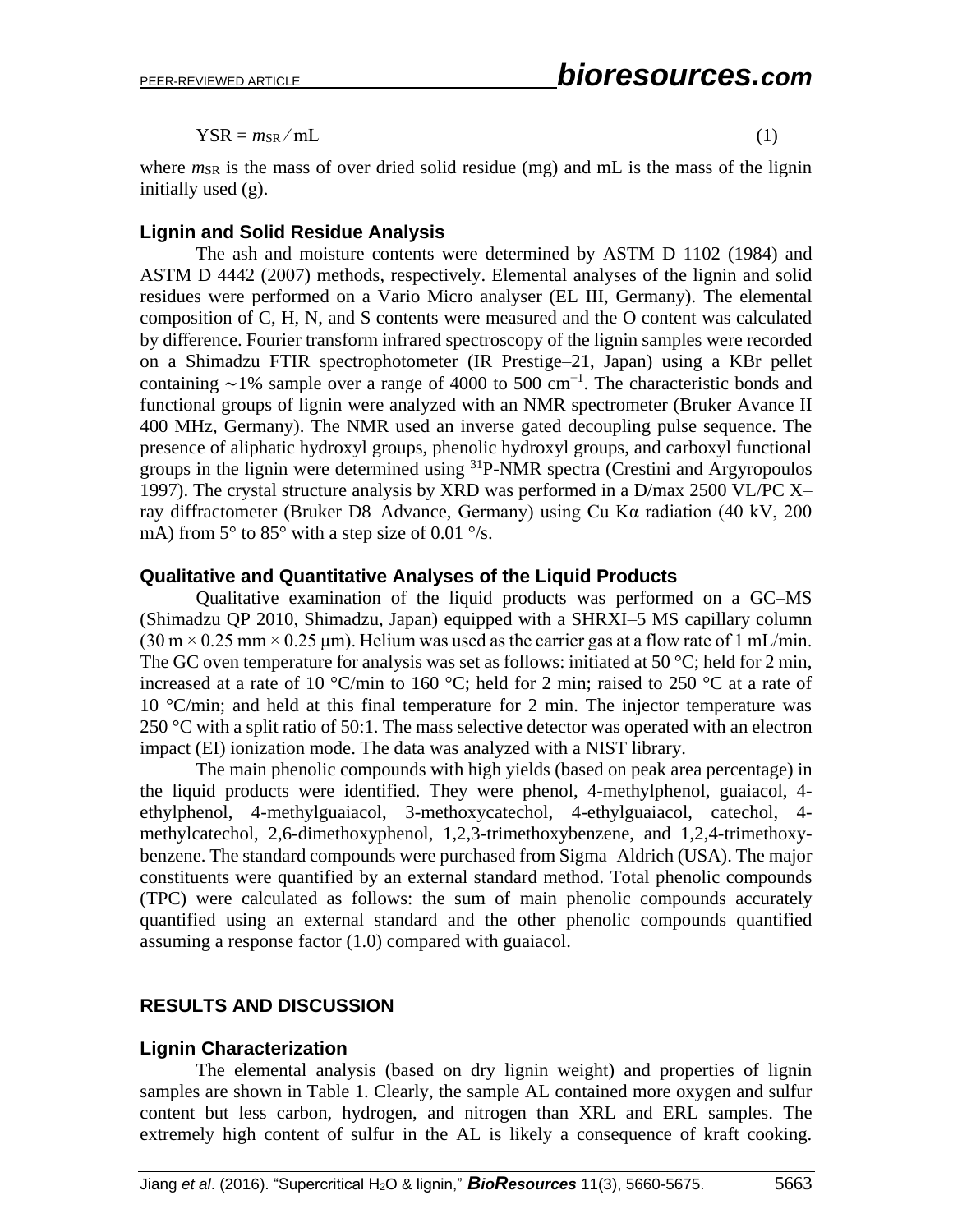Moreover, the energy contents of the raw lignin materials and the solid residues were calculated and are listed in Table 1.

| Sample                                                                                                                        | Proximate analysis<br>(wt.%) |          | Elemental composition (wt.%) |     |      |     |     | <b>HHV</b>  |  |
|-------------------------------------------------------------------------------------------------------------------------------|------------------------------|----------|------------------------------|-----|------|-----|-----|-------------|--|
|                                                                                                                               | Ash                          | Moisture | C                            | н   | Ω    | N   | S   | $(MJ/kg)^a$ |  |
| AL                                                                                                                            | 2.9                          | 1.6      | 55.9                         | 3.6 | 36.7 | 0.6 | 3.2 | 17.51       |  |
| AL SR (30 min)                                                                                                                | --                           | --       | 78.8                         | 3.4 | 17.0 | 0.4 | 0.4 | 28.47       |  |
| AL SR (60 min)                                                                                                                | --                           | --       | 76.2                         | 3.6 | 19.3 | 0.4 | 0.5 | 27.47       |  |
| <b>XRL</b>                                                                                                                    | 8.1                          | 1.5      | 58.7                         | 5.2 | 34.9 | 0.7 | 0.5 | 21.05       |  |
| XRL SR (30 min)                                                                                                               |                              |          | 77.7                         | 3.4 | 17.8 | 0.8 | 0.3 | 27.96       |  |
| XRL SR (60 min)                                                                                                               | --                           | --       | 76.3                         | 4.0 | 18.3 | 1.3 | 0.1 | 28.25       |  |
| ERL                                                                                                                           | 6.5                          | 1.6      | 64.9                         | 5.7 | 27.7 | 1.6 | 0.1 | 25.14       |  |
| ERL SR (30 min)                                                                                                               |                              | --       | 79.0                         | 3.5 | 16.3 | 1.0 | 0.2 | 28.81       |  |
| ERL SR (60 min)                                                                                                               | --                           |          | 77.1                         | 3.7 | 18.3 | 0.8 | 0.1 | 28.09       |  |
| <sup>a</sup> HHV, higher heating value. Evaluated using Dulong's formula:<br>$HHV = 0.3383 \cdot C + 1.422 \cdot (H - O/8)$ . |                              |          |                              |     |      |     |     |             |  |

**Table 1.** Chemical Analysis of Lignin and SR

Figure 1 displays the normalized FTIR spectra of AL, XRL, and ERL samples, whose peak assignments were completed according to previous publications (Pandey 1999; Xiao *et al.* 2013; Sammons *et al.* 2013).



**Fig. 1.** FTIR spectra of the obtained residual lignins

Typical absorption peaks and lignin absorption intensity at 1595, 1456, and 1420 cm-1 were observed in all three samples indicating an analogous initial structure; the absorbance at  $1710 \text{ cm}^{-1}$  implies the existence of carboxyl which may originate during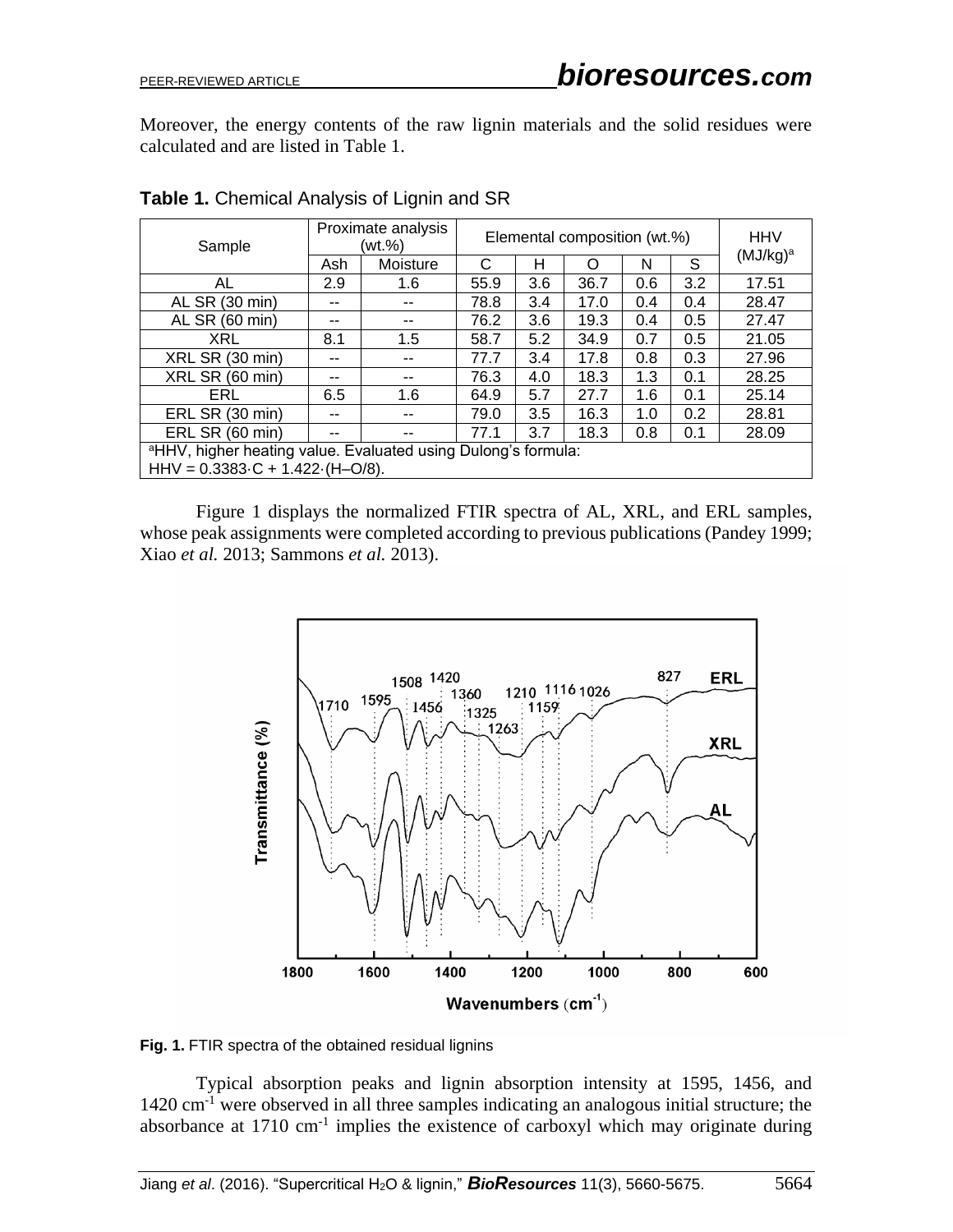biomass processing. However, the key differences observed were the presence of peaks at 1325, 1263, 1209, 1159, 1116, 1026, and 827 cm<sup>-1</sup>. The AL had strong intensities at the critical peaks belonging to syringyl (S-unit) units  $(1325 \text{ and } 1116 \text{ cm}^{-1})$ , whereas XRL demonstrated sharp peaks at  $1157 \text{ cm}^{-1}$  for the ester group of the hydroxylphenyl propane (H-unit) units.

To further quantify and compare the functional groups of the three residual lignins, quantitative <sup>31</sup>P NMR was carried out and the content of different hydroxyl groups of the three lignins is presented in Table 2. It was expected that the AL would contain more condensed structures (1.0 mmol/g) because of alkali-induced condensation reactions. However, the lignin isolation and purification processes accounted for the differences in the aliphatic hydroxyls.

The isolation method of XRL was not so severe, yielding a maximum aliphatic OH group content  $(3.857 \text{ mmol/g})$ , while AL had the least  $(0.750 \text{ mmol/g})$  because of the hydrolytic alkali reactions occurring during the pulping process. The distribution of phenolic groups in the three lignins differed extensively between the biomasses both in relative content and the type of OH in each group. The XRL and ERL samples were rather similar in terms of G/H/S proportions having values  $\sim 1.52/2.14/1$  and  $1.82/1.30/1$ , respectively. It differed appreciably from the AL sample, which contained the lowest proportion of H-phenolic groups (G/H/S =2.23/0.2/1).

| Types of functional groups | Chemical shift (ppm)           | AL<br>(mmol/g) | XRL<br>(mmol/g) | ERL<br>(mmol/g) |
|----------------------------|--------------------------------|----------------|-----------------|-----------------|
| Aliphatic OH               | 150.0-145.0                    | 0.750          | 3.857           | 1.149           |
| Guaiacol OH (G)            | 143.6-142.6                    | 0.580          | 1.436           | 1.170           |
| p-Hydroxy OH (H)           | 138.6-137.0                    | 0.050          | 2.027           | 0.835           |
| Syringyl OH (S)            | 140.2-138.6                    | 0.250          | 0.947           | 0.642           |
| G:H:S                      |                                | 2.23:0.2:1     | 1.52:2.14:1     | 1.82:1.30:1     |
| Condensed phenol OH        | 145.5–143.5 and<br>142.4-140.2 | 1.000          | 0.228           | 0.409           |
| Total phenol OH            |                                | 0.880          | 4.410           | 3.056           |
| <b>Total OH</b>            |                                | 2.630          | 8.841           | 4.205           |
| Carboxyl group             | 136.0-134.0                    | 0.340          | 0.777           | 1.703           |

**Table 2.** Quantitative <sup>31</sup>P–NMR analysis of AL, XRL, and ERL Samples

#### **Liquid Product Analysis**

*Qualitative analyses of phenolic compounds*

The qualitative analyses from GC–MS spectra results are shown in Table 3. It should be noted that the bio-oil compounds contained phenolic compounds, aliphatic hydrocarbons, esters, alcohols, *etc.*

The phenolic compounds were formed by the cleavage of  $Ca/C\beta$ ,  $C\beta/C\gamma$ , or reductive cleavage of  $α$ -O-4 and  $β$ -O-4 linkages in lignin. The aliphatic side-chain containing phenylproane units in lignin was relatively plasma insensitive, but easily cleaved when treated under supercritical water conditions as observed by Tang *et al.* (2010). Thus, alcohols could be generated by the cleavage of both ether linkages and lignin side chains (Cheng *et al.* 2012).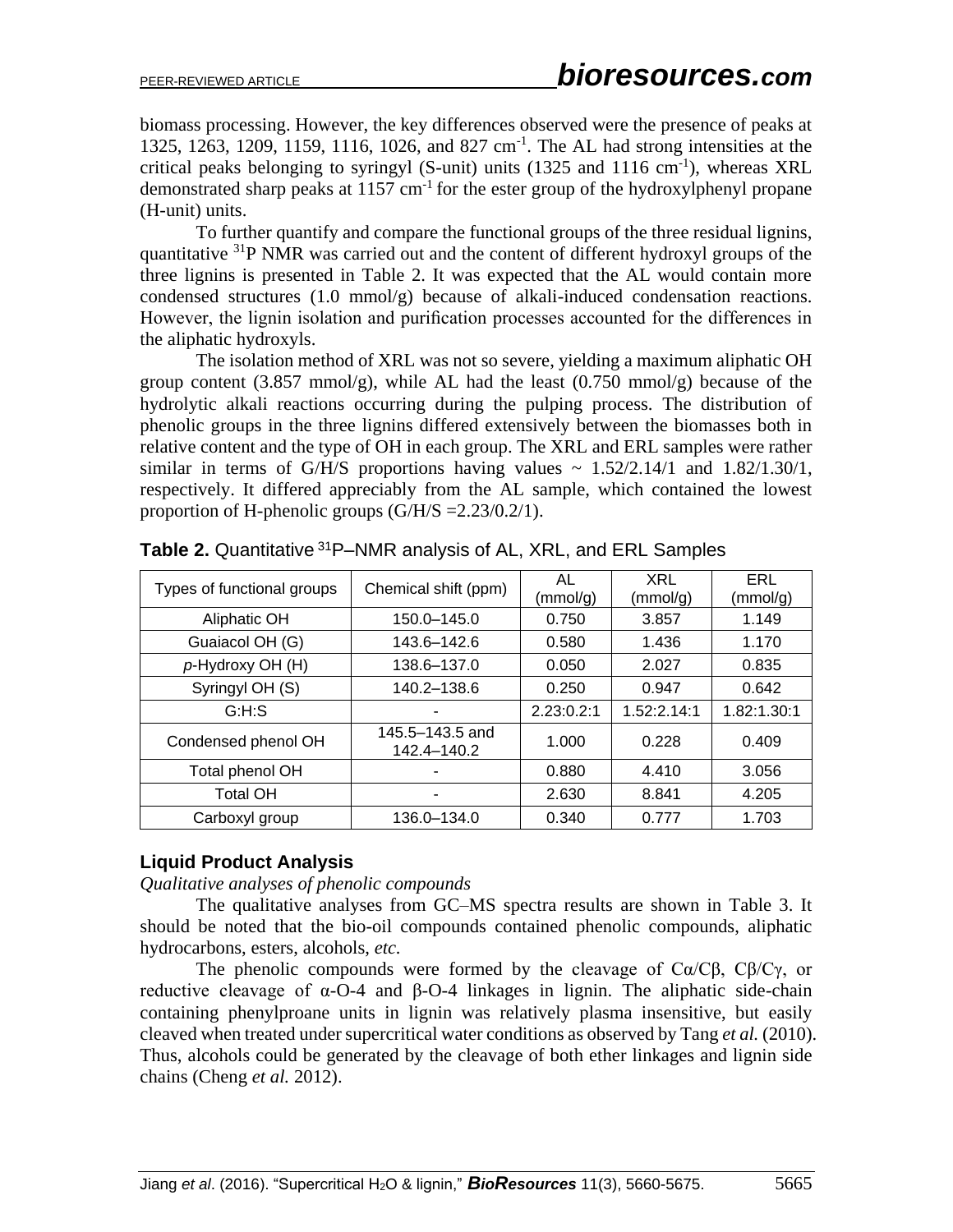| <b>AL</b><br><b>XRL</b><br>ERL<br>Lignin:<br>RT (min)<br>Compounds<br>60<br>10<br>Minutes:<br>10<br>10<br>60<br>60<br>5.700<br>Ethylbenzene<br>1.1<br>1.5<br>$\overline{0.9}$<br>0.6<br>1.1<br>0.2<br>5.717<br>1,3-Dimethyl-benzene<br>2.7<br>2.5<br>2.9<br>1.2<br>0.5<br>0.7<br>6.292<br>o-Xylene<br>0.9<br>0.8<br>1.0<br>$\blacksquare$<br>$\overline{\phantom{a}}$<br>$\blacksquare$<br>5.3<br>9.9<br>21.6<br>8.767<br>Phenol<br>27.8<br>15.7<br>14.8<br>2.4<br>2.5<br>11.100<br>o-Cresol<br>1.5<br>1.3<br>1.7<br>1.3<br>3.5<br>0.3<br>3.8<br>4.3<br>4.3<br>11.767<br>4-Methylphenol<br>4.2<br>Guaiacol<br>16.5<br>16.3<br>6.5<br>13.0<br>6.8<br>12.158<br>10.9<br>13.700<br>2-Ethylphenol<br>0.4<br>0.7<br>1.0<br>0.5<br>0.6<br>13.758<br>2-Methoxyguaiacol<br>1.1<br>0.3<br>2.0<br>0.3<br>0.6<br>0.4<br>2,4-Dimethylphenol<br>0.8<br>14.067<br>0.3<br>0.3<br>0.3<br>0.5<br>2,3-Dimethylphenol<br>0.3<br>0.7<br>0.4<br>14.075<br>0.4<br>4-Ethylphenol<br>0.5<br>2.1<br>26.3<br>25.4<br>23.5<br>14.617<br>18.7<br>15.417<br>4-Methylguaiacol<br>0.3<br>12.8<br>0.8<br>5.2<br>6.9<br>15.442<br>Catechol<br>10.1<br>0.3<br>8.8<br>$\blacksquare$<br>$\overline{\phantom{a}}$<br>3-Methoxyphenol<br>0.3<br>16.458<br>0.9<br>$\blacksquare$<br>$\blacksquare$<br>16.792<br>2-Ethyl-6-methylphenol<br>0.4<br>0.9<br>0.8<br>$\blacksquare$<br>$\blacksquare$<br>3-Isopropylphenol<br>0.4<br>0.9<br>16.800<br>0.8<br>1.7<br>1.6<br>1.4<br>17.367<br>3-Methoxycatechol<br>11.0<br>3.7<br>11.9<br>4.6<br>2.7<br>4.8<br>17.758<br>2,6-Dimethoxytoluene<br>0.4<br>0.6<br>$\overline{\phantom{a}}$<br>$\blacksquare$<br>4-Ethylguaiacol<br>4.7<br>4.4<br>3.9<br>8.4<br>5.9<br>17.967<br>6.9<br>18.267<br>4-Methylcatechol<br>4.5<br>2.6<br>2.1<br>2.2<br>0.9<br>0.5<br>2,5-Diethylphenol<br>0.5<br>18.933<br>2.4<br>0.6<br>1.0<br>6-Ethyl-3,4-dimethylphenol<br>1.2<br>18.942<br>0.4<br>0.4<br>0.6<br>ä,<br>19.05<br>1-Phenylethanol<br>0.5<br>0.2<br>0.4<br>$\blacksquare$<br>19.258<br>1,4-Dimethoxy-benzene,<br>1.0<br>0.4<br>0.8<br>0.8<br>$\blacksquare$<br>$\blacksquare$<br>2,3-Dimethylhydroquinone<br>19.275<br>1.9<br>0.6<br>4-Ethyl-1,2-<br>19.408<br>0.5<br>1.6<br>0.3<br>0.6<br>1.6<br>$\overline{\phantom{a}}$<br>dimethoxybenzene<br>2.7<br>19.417<br>Vanillin<br>0.7<br>0.2<br>$\blacksquare$<br>$\blacksquare$<br>÷,<br>19.733<br>4-Ethylresorcinol<br>0.3<br>0.5<br>$\blacksquare$<br>$\blacksquare$<br>$\blacksquare$<br>$\blacksquare$<br>4-(2-Propenyl)-phenol<br>19.867<br>0.5<br>$\blacksquare$<br>÷.<br>$\blacksquare$<br>$\blacksquare$<br>$\overline{\phantom{a}}$<br>2-Methoxy-4-(2-propenyl)-<br>19.925<br>1.1<br>$\overline{\phantom{a}}$<br>$\blacksquare$<br>$\overline{\phantom{0}}$<br>-<br>$\overline{\phantom{a}}$<br>phenol<br>2,6-Dimethoxyphenol<br>5.4<br>2.9<br>20.058<br>18.0<br>12.0<br>3.1<br>2.4<br>20.267<br>3,4-Dimethoxyphenol<br>3.7<br>0.6<br>0.7<br>0.5<br>0.9<br>-<br>0.7<br>20.375<br>4-Butyl-phenol<br>÷,<br>÷,<br>$\overline{\phantom{a}}$<br>20.525<br>1,2,3-Trimethoxybenzene<br>5.6<br>1.5<br>0.5<br>2.7<br>2.8<br>$\overline{\phantom{a}}$<br>4-Propylguaiacol<br>20.542<br>1.6<br>1.9<br>0.4<br>0.7<br>0.6<br>0.6<br>4-Ethylcatechol<br>20.958<br>1.2<br>3.6<br>2.3<br>۳<br>4-(1-Methylethyl)-<br>21.208<br>1.3<br>1.3<br>1.8<br>$\blacksquare$<br>$\overline{\phantom{0}}$<br>$\blacksquare$<br>benzaldehyde<br>2,3,5-Trimethyl-1,4-<br>0.3<br>22.500<br>0.5<br>0.4<br>$\overline{\phantom{a}}$<br>benzenediol<br>1,2,4-Trimethoxybenzene<br>5.6<br>22.675<br>6.4<br>1.9<br>0.2<br>$\blacksquare$<br>4-Hydroxy-3-<br>1.1<br>0.3<br>0.7<br>23.817<br>$\overline{\phantom{a}}$<br>methoxyacetophenone<br>24.275<br>Methyl eugenol<br>0.8<br>0.6<br>$\blacksquare$<br>$\blacksquare$<br>$\blacksquare$<br>÷,<br>1,2,3-Trimethoxy-5-<br>2.7<br>24.667<br>2.0<br>0.6<br>0.5<br>1.3<br>0.6<br>methylbenzene<br>1-(4-Hydroxy-3-<br>0.7<br>1.6<br>0.6<br>24.858<br>0.5<br>$\overline{\phantom{a}}$<br>methoxyphenyl)-2-propanone |  | Compounds nom Lighin Hydrothermal Degradation in Superchitical Water |  |  |  |  |  |  |
|-----------------------------------------------------------------------------------------------------------------------------------------------------------------------------------------------------------------------------------------------------------------------------------------------------------------------------------------------------------------------------------------------------------------------------------------------------------------------------------------------------------------------------------------------------------------------------------------------------------------------------------------------------------------------------------------------------------------------------------------------------------------------------------------------------------------------------------------------------------------------------------------------------------------------------------------------------------------------------------------------------------------------------------------------------------------------------------------------------------------------------------------------------------------------------------------------------------------------------------------------------------------------------------------------------------------------------------------------------------------------------------------------------------------------------------------------------------------------------------------------------------------------------------------------------------------------------------------------------------------------------------------------------------------------------------------------------------------------------------------------------------------------------------------------------------------------------------------------------------------------------------------------------------------------------------------------------------------------------------------------------------------------------------------------------------------------------------------------------------------------------------------------------------------------------------------------------------------------------------------------------------------------------------------------------------------------------------------------------------------------------------------------------------------------------------------------------------------------------------------------------------------------------------------------------------------------------------------------------------------------------------------------------------------------------------------------------------------------------------------------------------------------------------------------------------------------------------------------------------------------------------------------------------------------------------------------------------------------------------------------------------------------------------------------------------------------------------------------------------------------------------------------------------------------------------------------------------------------------------------------------------------------------------------------------------------------------------------------------------------------------------------------------------------------------------------------------------------------------------------------------------------------------------------------------------------------------------------------------------------------------------------------------------------------------------------------------------------------------------------------------------------------------------------------------------------------------------------------------------------------------------------------------------------------------------------------------------------------------|--|----------------------------------------------------------------------|--|--|--|--|--|--|
|                                                                                                                                                                                                                                                                                                                                                                                                                                                                                                                                                                                                                                                                                                                                                                                                                                                                                                                                                                                                                                                                                                                                                                                                                                                                                                                                                                                                                                                                                                                                                                                                                                                                                                                                                                                                                                                                                                                                                                                                                                                                                                                                                                                                                                                                                                                                                                                                                                                                                                                                                                                                                                                                                                                                                                                                                                                                                                                                                                                                                                                                                                                                                                                                                                                                                                                                                                                                                                                                                                                                                                                                                                                                                                                                                                                                                                                                                                                                                                             |  |                                                                      |  |  |  |  |  |  |
|                                                                                                                                                                                                                                                                                                                                                                                                                                                                                                                                                                                                                                                                                                                                                                                                                                                                                                                                                                                                                                                                                                                                                                                                                                                                                                                                                                                                                                                                                                                                                                                                                                                                                                                                                                                                                                                                                                                                                                                                                                                                                                                                                                                                                                                                                                                                                                                                                                                                                                                                                                                                                                                                                                                                                                                                                                                                                                                                                                                                                                                                                                                                                                                                                                                                                                                                                                                                                                                                                                                                                                                                                                                                                                                                                                                                                                                                                                                                                                             |  |                                                                      |  |  |  |  |  |  |
|                                                                                                                                                                                                                                                                                                                                                                                                                                                                                                                                                                                                                                                                                                                                                                                                                                                                                                                                                                                                                                                                                                                                                                                                                                                                                                                                                                                                                                                                                                                                                                                                                                                                                                                                                                                                                                                                                                                                                                                                                                                                                                                                                                                                                                                                                                                                                                                                                                                                                                                                                                                                                                                                                                                                                                                                                                                                                                                                                                                                                                                                                                                                                                                                                                                                                                                                                                                                                                                                                                                                                                                                                                                                                                                                                                                                                                                                                                                                                                             |  |                                                                      |  |  |  |  |  |  |
|                                                                                                                                                                                                                                                                                                                                                                                                                                                                                                                                                                                                                                                                                                                                                                                                                                                                                                                                                                                                                                                                                                                                                                                                                                                                                                                                                                                                                                                                                                                                                                                                                                                                                                                                                                                                                                                                                                                                                                                                                                                                                                                                                                                                                                                                                                                                                                                                                                                                                                                                                                                                                                                                                                                                                                                                                                                                                                                                                                                                                                                                                                                                                                                                                                                                                                                                                                                                                                                                                                                                                                                                                                                                                                                                                                                                                                                                                                                                                                             |  |                                                                      |  |  |  |  |  |  |
|                                                                                                                                                                                                                                                                                                                                                                                                                                                                                                                                                                                                                                                                                                                                                                                                                                                                                                                                                                                                                                                                                                                                                                                                                                                                                                                                                                                                                                                                                                                                                                                                                                                                                                                                                                                                                                                                                                                                                                                                                                                                                                                                                                                                                                                                                                                                                                                                                                                                                                                                                                                                                                                                                                                                                                                                                                                                                                                                                                                                                                                                                                                                                                                                                                                                                                                                                                                                                                                                                                                                                                                                                                                                                                                                                                                                                                                                                                                                                                             |  |                                                                      |  |  |  |  |  |  |
|                                                                                                                                                                                                                                                                                                                                                                                                                                                                                                                                                                                                                                                                                                                                                                                                                                                                                                                                                                                                                                                                                                                                                                                                                                                                                                                                                                                                                                                                                                                                                                                                                                                                                                                                                                                                                                                                                                                                                                                                                                                                                                                                                                                                                                                                                                                                                                                                                                                                                                                                                                                                                                                                                                                                                                                                                                                                                                                                                                                                                                                                                                                                                                                                                                                                                                                                                                                                                                                                                                                                                                                                                                                                                                                                                                                                                                                                                                                                                                             |  |                                                                      |  |  |  |  |  |  |
|                                                                                                                                                                                                                                                                                                                                                                                                                                                                                                                                                                                                                                                                                                                                                                                                                                                                                                                                                                                                                                                                                                                                                                                                                                                                                                                                                                                                                                                                                                                                                                                                                                                                                                                                                                                                                                                                                                                                                                                                                                                                                                                                                                                                                                                                                                                                                                                                                                                                                                                                                                                                                                                                                                                                                                                                                                                                                                                                                                                                                                                                                                                                                                                                                                                                                                                                                                                                                                                                                                                                                                                                                                                                                                                                                                                                                                                                                                                                                                             |  |                                                                      |  |  |  |  |  |  |
|                                                                                                                                                                                                                                                                                                                                                                                                                                                                                                                                                                                                                                                                                                                                                                                                                                                                                                                                                                                                                                                                                                                                                                                                                                                                                                                                                                                                                                                                                                                                                                                                                                                                                                                                                                                                                                                                                                                                                                                                                                                                                                                                                                                                                                                                                                                                                                                                                                                                                                                                                                                                                                                                                                                                                                                                                                                                                                                                                                                                                                                                                                                                                                                                                                                                                                                                                                                                                                                                                                                                                                                                                                                                                                                                                                                                                                                                                                                                                                             |  |                                                                      |  |  |  |  |  |  |
|                                                                                                                                                                                                                                                                                                                                                                                                                                                                                                                                                                                                                                                                                                                                                                                                                                                                                                                                                                                                                                                                                                                                                                                                                                                                                                                                                                                                                                                                                                                                                                                                                                                                                                                                                                                                                                                                                                                                                                                                                                                                                                                                                                                                                                                                                                                                                                                                                                                                                                                                                                                                                                                                                                                                                                                                                                                                                                                                                                                                                                                                                                                                                                                                                                                                                                                                                                                                                                                                                                                                                                                                                                                                                                                                                                                                                                                                                                                                                                             |  |                                                                      |  |  |  |  |  |  |
|                                                                                                                                                                                                                                                                                                                                                                                                                                                                                                                                                                                                                                                                                                                                                                                                                                                                                                                                                                                                                                                                                                                                                                                                                                                                                                                                                                                                                                                                                                                                                                                                                                                                                                                                                                                                                                                                                                                                                                                                                                                                                                                                                                                                                                                                                                                                                                                                                                                                                                                                                                                                                                                                                                                                                                                                                                                                                                                                                                                                                                                                                                                                                                                                                                                                                                                                                                                                                                                                                                                                                                                                                                                                                                                                                                                                                                                                                                                                                                             |  |                                                                      |  |  |  |  |  |  |
|                                                                                                                                                                                                                                                                                                                                                                                                                                                                                                                                                                                                                                                                                                                                                                                                                                                                                                                                                                                                                                                                                                                                                                                                                                                                                                                                                                                                                                                                                                                                                                                                                                                                                                                                                                                                                                                                                                                                                                                                                                                                                                                                                                                                                                                                                                                                                                                                                                                                                                                                                                                                                                                                                                                                                                                                                                                                                                                                                                                                                                                                                                                                                                                                                                                                                                                                                                                                                                                                                                                                                                                                                                                                                                                                                                                                                                                                                                                                                                             |  |                                                                      |  |  |  |  |  |  |
|                                                                                                                                                                                                                                                                                                                                                                                                                                                                                                                                                                                                                                                                                                                                                                                                                                                                                                                                                                                                                                                                                                                                                                                                                                                                                                                                                                                                                                                                                                                                                                                                                                                                                                                                                                                                                                                                                                                                                                                                                                                                                                                                                                                                                                                                                                                                                                                                                                                                                                                                                                                                                                                                                                                                                                                                                                                                                                                                                                                                                                                                                                                                                                                                                                                                                                                                                                                                                                                                                                                                                                                                                                                                                                                                                                                                                                                                                                                                                                             |  |                                                                      |  |  |  |  |  |  |
|                                                                                                                                                                                                                                                                                                                                                                                                                                                                                                                                                                                                                                                                                                                                                                                                                                                                                                                                                                                                                                                                                                                                                                                                                                                                                                                                                                                                                                                                                                                                                                                                                                                                                                                                                                                                                                                                                                                                                                                                                                                                                                                                                                                                                                                                                                                                                                                                                                                                                                                                                                                                                                                                                                                                                                                                                                                                                                                                                                                                                                                                                                                                                                                                                                                                                                                                                                                                                                                                                                                                                                                                                                                                                                                                                                                                                                                                                                                                                                             |  |                                                                      |  |  |  |  |  |  |
|                                                                                                                                                                                                                                                                                                                                                                                                                                                                                                                                                                                                                                                                                                                                                                                                                                                                                                                                                                                                                                                                                                                                                                                                                                                                                                                                                                                                                                                                                                                                                                                                                                                                                                                                                                                                                                                                                                                                                                                                                                                                                                                                                                                                                                                                                                                                                                                                                                                                                                                                                                                                                                                                                                                                                                                                                                                                                                                                                                                                                                                                                                                                                                                                                                                                                                                                                                                                                                                                                                                                                                                                                                                                                                                                                                                                                                                                                                                                                                             |  |                                                                      |  |  |  |  |  |  |
|                                                                                                                                                                                                                                                                                                                                                                                                                                                                                                                                                                                                                                                                                                                                                                                                                                                                                                                                                                                                                                                                                                                                                                                                                                                                                                                                                                                                                                                                                                                                                                                                                                                                                                                                                                                                                                                                                                                                                                                                                                                                                                                                                                                                                                                                                                                                                                                                                                                                                                                                                                                                                                                                                                                                                                                                                                                                                                                                                                                                                                                                                                                                                                                                                                                                                                                                                                                                                                                                                                                                                                                                                                                                                                                                                                                                                                                                                                                                                                             |  |                                                                      |  |  |  |  |  |  |
|                                                                                                                                                                                                                                                                                                                                                                                                                                                                                                                                                                                                                                                                                                                                                                                                                                                                                                                                                                                                                                                                                                                                                                                                                                                                                                                                                                                                                                                                                                                                                                                                                                                                                                                                                                                                                                                                                                                                                                                                                                                                                                                                                                                                                                                                                                                                                                                                                                                                                                                                                                                                                                                                                                                                                                                                                                                                                                                                                                                                                                                                                                                                                                                                                                                                                                                                                                                                                                                                                                                                                                                                                                                                                                                                                                                                                                                                                                                                                                             |  |                                                                      |  |  |  |  |  |  |
|                                                                                                                                                                                                                                                                                                                                                                                                                                                                                                                                                                                                                                                                                                                                                                                                                                                                                                                                                                                                                                                                                                                                                                                                                                                                                                                                                                                                                                                                                                                                                                                                                                                                                                                                                                                                                                                                                                                                                                                                                                                                                                                                                                                                                                                                                                                                                                                                                                                                                                                                                                                                                                                                                                                                                                                                                                                                                                                                                                                                                                                                                                                                                                                                                                                                                                                                                                                                                                                                                                                                                                                                                                                                                                                                                                                                                                                                                                                                                                             |  |                                                                      |  |  |  |  |  |  |
|                                                                                                                                                                                                                                                                                                                                                                                                                                                                                                                                                                                                                                                                                                                                                                                                                                                                                                                                                                                                                                                                                                                                                                                                                                                                                                                                                                                                                                                                                                                                                                                                                                                                                                                                                                                                                                                                                                                                                                                                                                                                                                                                                                                                                                                                                                                                                                                                                                                                                                                                                                                                                                                                                                                                                                                                                                                                                                                                                                                                                                                                                                                                                                                                                                                                                                                                                                                                                                                                                                                                                                                                                                                                                                                                                                                                                                                                                                                                                                             |  |                                                                      |  |  |  |  |  |  |
|                                                                                                                                                                                                                                                                                                                                                                                                                                                                                                                                                                                                                                                                                                                                                                                                                                                                                                                                                                                                                                                                                                                                                                                                                                                                                                                                                                                                                                                                                                                                                                                                                                                                                                                                                                                                                                                                                                                                                                                                                                                                                                                                                                                                                                                                                                                                                                                                                                                                                                                                                                                                                                                                                                                                                                                                                                                                                                                                                                                                                                                                                                                                                                                                                                                                                                                                                                                                                                                                                                                                                                                                                                                                                                                                                                                                                                                                                                                                                                             |  |                                                                      |  |  |  |  |  |  |
|                                                                                                                                                                                                                                                                                                                                                                                                                                                                                                                                                                                                                                                                                                                                                                                                                                                                                                                                                                                                                                                                                                                                                                                                                                                                                                                                                                                                                                                                                                                                                                                                                                                                                                                                                                                                                                                                                                                                                                                                                                                                                                                                                                                                                                                                                                                                                                                                                                                                                                                                                                                                                                                                                                                                                                                                                                                                                                                                                                                                                                                                                                                                                                                                                                                                                                                                                                                                                                                                                                                                                                                                                                                                                                                                                                                                                                                                                                                                                                             |  |                                                                      |  |  |  |  |  |  |
|                                                                                                                                                                                                                                                                                                                                                                                                                                                                                                                                                                                                                                                                                                                                                                                                                                                                                                                                                                                                                                                                                                                                                                                                                                                                                                                                                                                                                                                                                                                                                                                                                                                                                                                                                                                                                                                                                                                                                                                                                                                                                                                                                                                                                                                                                                                                                                                                                                                                                                                                                                                                                                                                                                                                                                                                                                                                                                                                                                                                                                                                                                                                                                                                                                                                                                                                                                                                                                                                                                                                                                                                                                                                                                                                                                                                                                                                                                                                                                             |  |                                                                      |  |  |  |  |  |  |
|                                                                                                                                                                                                                                                                                                                                                                                                                                                                                                                                                                                                                                                                                                                                                                                                                                                                                                                                                                                                                                                                                                                                                                                                                                                                                                                                                                                                                                                                                                                                                                                                                                                                                                                                                                                                                                                                                                                                                                                                                                                                                                                                                                                                                                                                                                                                                                                                                                                                                                                                                                                                                                                                                                                                                                                                                                                                                                                                                                                                                                                                                                                                                                                                                                                                                                                                                                                                                                                                                                                                                                                                                                                                                                                                                                                                                                                                                                                                                                             |  |                                                                      |  |  |  |  |  |  |
|                                                                                                                                                                                                                                                                                                                                                                                                                                                                                                                                                                                                                                                                                                                                                                                                                                                                                                                                                                                                                                                                                                                                                                                                                                                                                                                                                                                                                                                                                                                                                                                                                                                                                                                                                                                                                                                                                                                                                                                                                                                                                                                                                                                                                                                                                                                                                                                                                                                                                                                                                                                                                                                                                                                                                                                                                                                                                                                                                                                                                                                                                                                                                                                                                                                                                                                                                                                                                                                                                                                                                                                                                                                                                                                                                                                                                                                                                                                                                                             |  |                                                                      |  |  |  |  |  |  |
|                                                                                                                                                                                                                                                                                                                                                                                                                                                                                                                                                                                                                                                                                                                                                                                                                                                                                                                                                                                                                                                                                                                                                                                                                                                                                                                                                                                                                                                                                                                                                                                                                                                                                                                                                                                                                                                                                                                                                                                                                                                                                                                                                                                                                                                                                                                                                                                                                                                                                                                                                                                                                                                                                                                                                                                                                                                                                                                                                                                                                                                                                                                                                                                                                                                                                                                                                                                                                                                                                                                                                                                                                                                                                                                                                                                                                                                                                                                                                                             |  |                                                                      |  |  |  |  |  |  |
|                                                                                                                                                                                                                                                                                                                                                                                                                                                                                                                                                                                                                                                                                                                                                                                                                                                                                                                                                                                                                                                                                                                                                                                                                                                                                                                                                                                                                                                                                                                                                                                                                                                                                                                                                                                                                                                                                                                                                                                                                                                                                                                                                                                                                                                                                                                                                                                                                                                                                                                                                                                                                                                                                                                                                                                                                                                                                                                                                                                                                                                                                                                                                                                                                                                                                                                                                                                                                                                                                                                                                                                                                                                                                                                                                                                                                                                                                                                                                                             |  |                                                                      |  |  |  |  |  |  |
|                                                                                                                                                                                                                                                                                                                                                                                                                                                                                                                                                                                                                                                                                                                                                                                                                                                                                                                                                                                                                                                                                                                                                                                                                                                                                                                                                                                                                                                                                                                                                                                                                                                                                                                                                                                                                                                                                                                                                                                                                                                                                                                                                                                                                                                                                                                                                                                                                                                                                                                                                                                                                                                                                                                                                                                                                                                                                                                                                                                                                                                                                                                                                                                                                                                                                                                                                                                                                                                                                                                                                                                                                                                                                                                                                                                                                                                                                                                                                                             |  |                                                                      |  |  |  |  |  |  |
|                                                                                                                                                                                                                                                                                                                                                                                                                                                                                                                                                                                                                                                                                                                                                                                                                                                                                                                                                                                                                                                                                                                                                                                                                                                                                                                                                                                                                                                                                                                                                                                                                                                                                                                                                                                                                                                                                                                                                                                                                                                                                                                                                                                                                                                                                                                                                                                                                                                                                                                                                                                                                                                                                                                                                                                                                                                                                                                                                                                                                                                                                                                                                                                                                                                                                                                                                                                                                                                                                                                                                                                                                                                                                                                                                                                                                                                                                                                                                                             |  |                                                                      |  |  |  |  |  |  |
|                                                                                                                                                                                                                                                                                                                                                                                                                                                                                                                                                                                                                                                                                                                                                                                                                                                                                                                                                                                                                                                                                                                                                                                                                                                                                                                                                                                                                                                                                                                                                                                                                                                                                                                                                                                                                                                                                                                                                                                                                                                                                                                                                                                                                                                                                                                                                                                                                                                                                                                                                                                                                                                                                                                                                                                                                                                                                                                                                                                                                                                                                                                                                                                                                                                                                                                                                                                                                                                                                                                                                                                                                                                                                                                                                                                                                                                                                                                                                                             |  |                                                                      |  |  |  |  |  |  |
|                                                                                                                                                                                                                                                                                                                                                                                                                                                                                                                                                                                                                                                                                                                                                                                                                                                                                                                                                                                                                                                                                                                                                                                                                                                                                                                                                                                                                                                                                                                                                                                                                                                                                                                                                                                                                                                                                                                                                                                                                                                                                                                                                                                                                                                                                                                                                                                                                                                                                                                                                                                                                                                                                                                                                                                                                                                                                                                                                                                                                                                                                                                                                                                                                                                                                                                                                                                                                                                                                                                                                                                                                                                                                                                                                                                                                                                                                                                                                                             |  |                                                                      |  |  |  |  |  |  |
|                                                                                                                                                                                                                                                                                                                                                                                                                                                                                                                                                                                                                                                                                                                                                                                                                                                                                                                                                                                                                                                                                                                                                                                                                                                                                                                                                                                                                                                                                                                                                                                                                                                                                                                                                                                                                                                                                                                                                                                                                                                                                                                                                                                                                                                                                                                                                                                                                                                                                                                                                                                                                                                                                                                                                                                                                                                                                                                                                                                                                                                                                                                                                                                                                                                                                                                                                                                                                                                                                                                                                                                                                                                                                                                                                                                                                                                                                                                                                                             |  |                                                                      |  |  |  |  |  |  |
|                                                                                                                                                                                                                                                                                                                                                                                                                                                                                                                                                                                                                                                                                                                                                                                                                                                                                                                                                                                                                                                                                                                                                                                                                                                                                                                                                                                                                                                                                                                                                                                                                                                                                                                                                                                                                                                                                                                                                                                                                                                                                                                                                                                                                                                                                                                                                                                                                                                                                                                                                                                                                                                                                                                                                                                                                                                                                                                                                                                                                                                                                                                                                                                                                                                                                                                                                                                                                                                                                                                                                                                                                                                                                                                                                                                                                                                                                                                                                                             |  |                                                                      |  |  |  |  |  |  |
|                                                                                                                                                                                                                                                                                                                                                                                                                                                                                                                                                                                                                                                                                                                                                                                                                                                                                                                                                                                                                                                                                                                                                                                                                                                                                                                                                                                                                                                                                                                                                                                                                                                                                                                                                                                                                                                                                                                                                                                                                                                                                                                                                                                                                                                                                                                                                                                                                                                                                                                                                                                                                                                                                                                                                                                                                                                                                                                                                                                                                                                                                                                                                                                                                                                                                                                                                                                                                                                                                                                                                                                                                                                                                                                                                                                                                                                                                                                                                                             |  |                                                                      |  |  |  |  |  |  |
|                                                                                                                                                                                                                                                                                                                                                                                                                                                                                                                                                                                                                                                                                                                                                                                                                                                                                                                                                                                                                                                                                                                                                                                                                                                                                                                                                                                                                                                                                                                                                                                                                                                                                                                                                                                                                                                                                                                                                                                                                                                                                                                                                                                                                                                                                                                                                                                                                                                                                                                                                                                                                                                                                                                                                                                                                                                                                                                                                                                                                                                                                                                                                                                                                                                                                                                                                                                                                                                                                                                                                                                                                                                                                                                                                                                                                                                                                                                                                                             |  |                                                                      |  |  |  |  |  |  |
|                                                                                                                                                                                                                                                                                                                                                                                                                                                                                                                                                                                                                                                                                                                                                                                                                                                                                                                                                                                                                                                                                                                                                                                                                                                                                                                                                                                                                                                                                                                                                                                                                                                                                                                                                                                                                                                                                                                                                                                                                                                                                                                                                                                                                                                                                                                                                                                                                                                                                                                                                                                                                                                                                                                                                                                                                                                                                                                                                                                                                                                                                                                                                                                                                                                                                                                                                                                                                                                                                                                                                                                                                                                                                                                                                                                                                                                                                                                                                                             |  |                                                                      |  |  |  |  |  |  |
|                                                                                                                                                                                                                                                                                                                                                                                                                                                                                                                                                                                                                                                                                                                                                                                                                                                                                                                                                                                                                                                                                                                                                                                                                                                                                                                                                                                                                                                                                                                                                                                                                                                                                                                                                                                                                                                                                                                                                                                                                                                                                                                                                                                                                                                                                                                                                                                                                                                                                                                                                                                                                                                                                                                                                                                                                                                                                                                                                                                                                                                                                                                                                                                                                                                                                                                                                                                                                                                                                                                                                                                                                                                                                                                                                                                                                                                                                                                                                                             |  |                                                                      |  |  |  |  |  |  |
|                                                                                                                                                                                                                                                                                                                                                                                                                                                                                                                                                                                                                                                                                                                                                                                                                                                                                                                                                                                                                                                                                                                                                                                                                                                                                                                                                                                                                                                                                                                                                                                                                                                                                                                                                                                                                                                                                                                                                                                                                                                                                                                                                                                                                                                                                                                                                                                                                                                                                                                                                                                                                                                                                                                                                                                                                                                                                                                                                                                                                                                                                                                                                                                                                                                                                                                                                                                                                                                                                                                                                                                                                                                                                                                                                                                                                                                                                                                                                                             |  |                                                                      |  |  |  |  |  |  |
|                                                                                                                                                                                                                                                                                                                                                                                                                                                                                                                                                                                                                                                                                                                                                                                                                                                                                                                                                                                                                                                                                                                                                                                                                                                                                                                                                                                                                                                                                                                                                                                                                                                                                                                                                                                                                                                                                                                                                                                                                                                                                                                                                                                                                                                                                                                                                                                                                                                                                                                                                                                                                                                                                                                                                                                                                                                                                                                                                                                                                                                                                                                                                                                                                                                                                                                                                                                                                                                                                                                                                                                                                                                                                                                                                                                                                                                                                                                                                                             |  |                                                                      |  |  |  |  |  |  |
|                                                                                                                                                                                                                                                                                                                                                                                                                                                                                                                                                                                                                                                                                                                                                                                                                                                                                                                                                                                                                                                                                                                                                                                                                                                                                                                                                                                                                                                                                                                                                                                                                                                                                                                                                                                                                                                                                                                                                                                                                                                                                                                                                                                                                                                                                                                                                                                                                                                                                                                                                                                                                                                                                                                                                                                                                                                                                                                                                                                                                                                                                                                                                                                                                                                                                                                                                                                                                                                                                                                                                                                                                                                                                                                                                                                                                                                                                                                                                                             |  |                                                                      |  |  |  |  |  |  |
|                                                                                                                                                                                                                                                                                                                                                                                                                                                                                                                                                                                                                                                                                                                                                                                                                                                                                                                                                                                                                                                                                                                                                                                                                                                                                                                                                                                                                                                                                                                                                                                                                                                                                                                                                                                                                                                                                                                                                                                                                                                                                                                                                                                                                                                                                                                                                                                                                                                                                                                                                                                                                                                                                                                                                                                                                                                                                                                                                                                                                                                                                                                                                                                                                                                                                                                                                                                                                                                                                                                                                                                                                                                                                                                                                                                                                                                                                                                                                                             |  |                                                                      |  |  |  |  |  |  |
|                                                                                                                                                                                                                                                                                                                                                                                                                                                                                                                                                                                                                                                                                                                                                                                                                                                                                                                                                                                                                                                                                                                                                                                                                                                                                                                                                                                                                                                                                                                                                                                                                                                                                                                                                                                                                                                                                                                                                                                                                                                                                                                                                                                                                                                                                                                                                                                                                                                                                                                                                                                                                                                                                                                                                                                                                                                                                                                                                                                                                                                                                                                                                                                                                                                                                                                                                                                                                                                                                                                                                                                                                                                                                                                                                                                                                                                                                                                                                                             |  |                                                                      |  |  |  |  |  |  |
|                                                                                                                                                                                                                                                                                                                                                                                                                                                                                                                                                                                                                                                                                                                                                                                                                                                                                                                                                                                                                                                                                                                                                                                                                                                                                                                                                                                                                                                                                                                                                                                                                                                                                                                                                                                                                                                                                                                                                                                                                                                                                                                                                                                                                                                                                                                                                                                                                                                                                                                                                                                                                                                                                                                                                                                                                                                                                                                                                                                                                                                                                                                                                                                                                                                                                                                                                                                                                                                                                                                                                                                                                                                                                                                                                                                                                                                                                                                                                                             |  |                                                                      |  |  |  |  |  |  |
|                                                                                                                                                                                                                                                                                                                                                                                                                                                                                                                                                                                                                                                                                                                                                                                                                                                                                                                                                                                                                                                                                                                                                                                                                                                                                                                                                                                                                                                                                                                                                                                                                                                                                                                                                                                                                                                                                                                                                                                                                                                                                                                                                                                                                                                                                                                                                                                                                                                                                                                                                                                                                                                                                                                                                                                                                                                                                                                                                                                                                                                                                                                                                                                                                                                                                                                                                                                                                                                                                                                                                                                                                                                                                                                                                                                                                                                                                                                                                                             |  |                                                                      |  |  |  |  |  |  |
|                                                                                                                                                                                                                                                                                                                                                                                                                                                                                                                                                                                                                                                                                                                                                                                                                                                                                                                                                                                                                                                                                                                                                                                                                                                                                                                                                                                                                                                                                                                                                                                                                                                                                                                                                                                                                                                                                                                                                                                                                                                                                                                                                                                                                                                                                                                                                                                                                                                                                                                                                                                                                                                                                                                                                                                                                                                                                                                                                                                                                                                                                                                                                                                                                                                                                                                                                                                                                                                                                                                                                                                                                                                                                                                                                                                                                                                                                                                                                                             |  |                                                                      |  |  |  |  |  |  |
|                                                                                                                                                                                                                                                                                                                                                                                                                                                                                                                                                                                                                                                                                                                                                                                                                                                                                                                                                                                                                                                                                                                                                                                                                                                                                                                                                                                                                                                                                                                                                                                                                                                                                                                                                                                                                                                                                                                                                                                                                                                                                                                                                                                                                                                                                                                                                                                                                                                                                                                                                                                                                                                                                                                                                                                                                                                                                                                                                                                                                                                                                                                                                                                                                                                                                                                                                                                                                                                                                                                                                                                                                                                                                                                                                                                                                                                                                                                                                                             |  |                                                                      |  |  |  |  |  |  |
|                                                                                                                                                                                                                                                                                                                                                                                                                                                                                                                                                                                                                                                                                                                                                                                                                                                                                                                                                                                                                                                                                                                                                                                                                                                                                                                                                                                                                                                                                                                                                                                                                                                                                                                                                                                                                                                                                                                                                                                                                                                                                                                                                                                                                                                                                                                                                                                                                                                                                                                                                                                                                                                                                                                                                                                                                                                                                                                                                                                                                                                                                                                                                                                                                                                                                                                                                                                                                                                                                                                                                                                                                                                                                                                                                                                                                                                                                                                                                                             |  |                                                                      |  |  |  |  |  |  |
|                                                                                                                                                                                                                                                                                                                                                                                                                                                                                                                                                                                                                                                                                                                                                                                                                                                                                                                                                                                                                                                                                                                                                                                                                                                                                                                                                                                                                                                                                                                                                                                                                                                                                                                                                                                                                                                                                                                                                                                                                                                                                                                                                                                                                                                                                                                                                                                                                                                                                                                                                                                                                                                                                                                                                                                                                                                                                                                                                                                                                                                                                                                                                                                                                                                                                                                                                                                                                                                                                                                                                                                                                                                                                                                                                                                                                                                                                                                                                                             |  |                                                                      |  |  |  |  |  |  |
|                                                                                                                                                                                                                                                                                                                                                                                                                                                                                                                                                                                                                                                                                                                                                                                                                                                                                                                                                                                                                                                                                                                                                                                                                                                                                                                                                                                                                                                                                                                                                                                                                                                                                                                                                                                                                                                                                                                                                                                                                                                                                                                                                                                                                                                                                                                                                                                                                                                                                                                                                                                                                                                                                                                                                                                                                                                                                                                                                                                                                                                                                                                                                                                                                                                                                                                                                                                                                                                                                                                                                                                                                                                                                                                                                                                                                                                                                                                                                                             |  |                                                                      |  |  |  |  |  |  |

**Table 3.** Qualitative Analyses (Based on the Peak Area-%) of Phenolic Compounds from Lignin Hydrothermal Degradation in Supercritical Water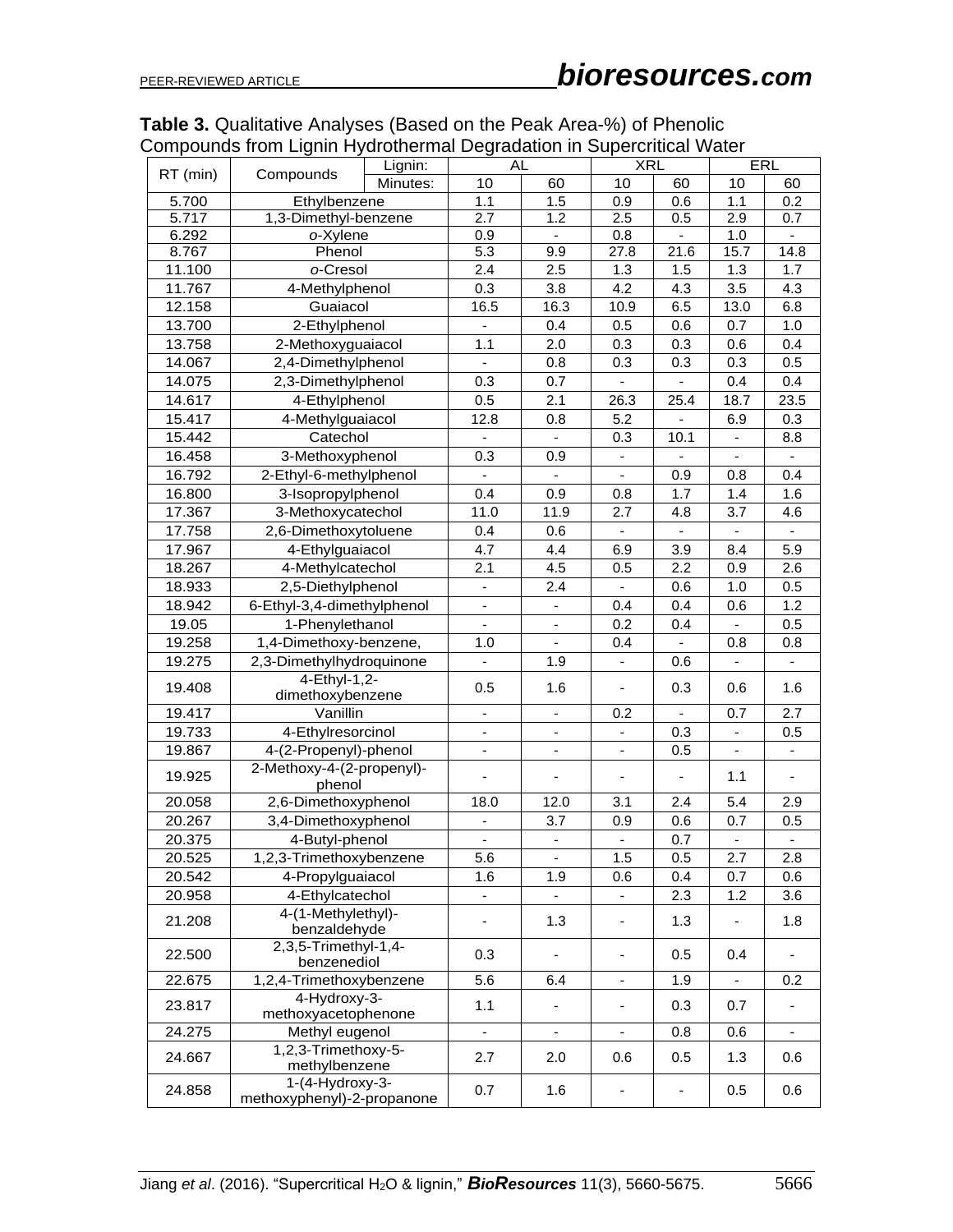

**Fig. 2.** Quantitative analyses of main phenolic compounds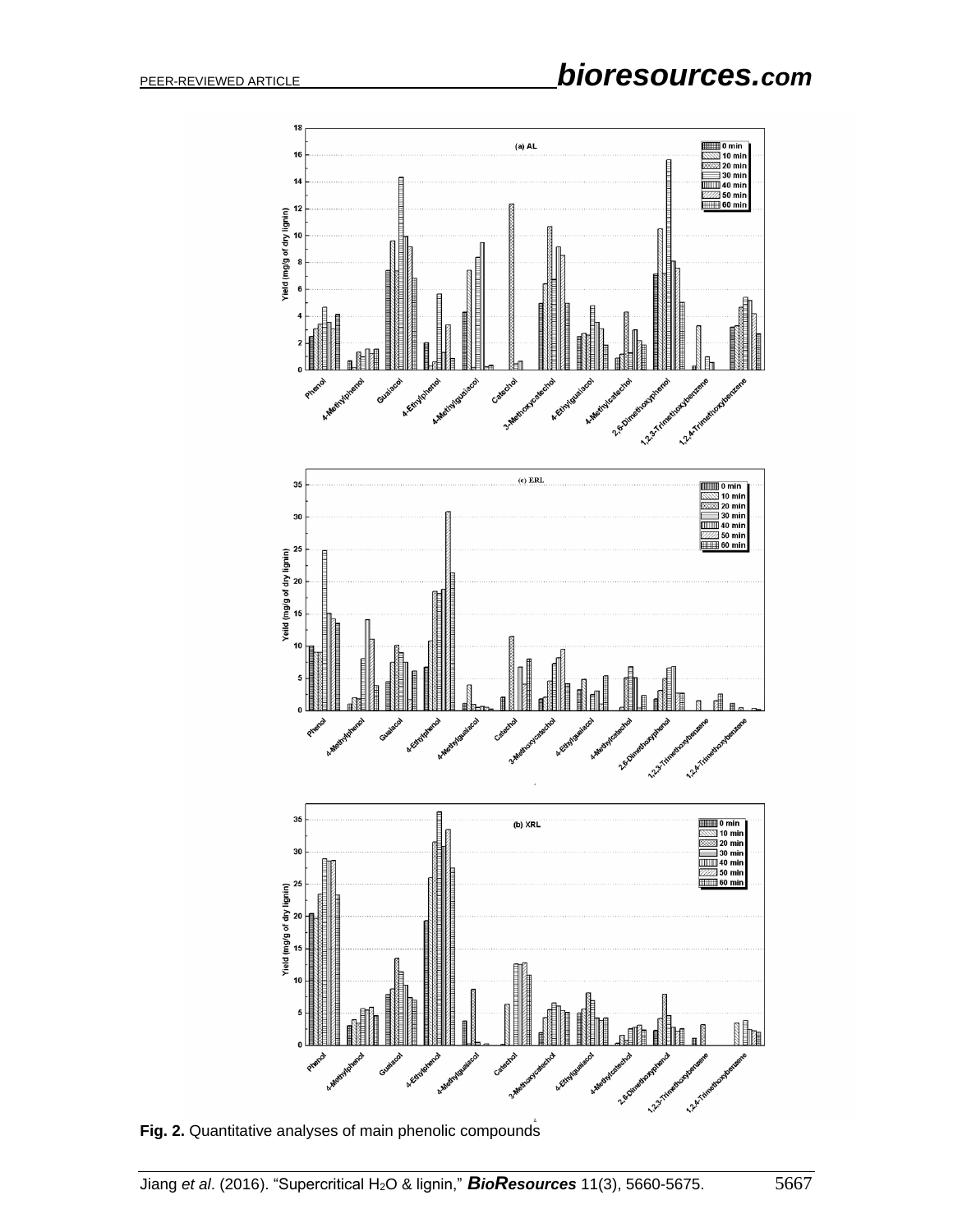The AL sample had a smaller percentage of detectable phenolic compounds because it was composed of simpler structural units or smaller molecules due to the alkali hydrolysis in the cooking process (Table 2). GPC results from past studies (Cheng *et al.* 2012) also supported this observation. Additionally, the following trends were observed: The guaiacol and 2,6-dimethoxyphenol from AL sample accounted for 16.52% and 18.01% of the total peak area over 10 min, respectively. For XRL and ERL, the phenol and 4 ethylphenol were the two most abundant compounds; the products of XRL and ERL had more H-type compounds than AL. However, the products of AL had more S-type compounds than XRL and ERL, whereas the differences in G-type products were not noticeable. Most of the aromatic compounds with larger peak areas were derived from the phenylpropane building blocks, such as guaiacyl (G), syringyl (S), and hydroxyphenolic (H) units of lignin; Meanwhile, the major compounds and the relative area (%) of each of the lignin samples varied because of the different ratios of the phenylpropane building blocks and the various mechanisms of structural rearrangement and cleavage (Sun *et al.* 2002; Buranov and Mazza 2008; Asmadi *et al.* 2011).

#### *Quantitative analysis of predominant phenolic compounds*

The yields of the predominant phenolic compounds for all three residual samples depended on the holding time, as demonstrated in Fig. 2. For the products from hydrothermal decomposition of AL in Fig. 2(a), the largest yield of G-type aromatic products (guaiacol) and S-type aromatic products (2, 6-dimethoxyphenol) were obtained at 30 min at yields of 14.34 and 15.67 mg/g, respectively. On the other hand, the XRL was converted into phenol (28.94 mg/g), guaiacol (13.48 mg/g), and 4-ethylphenol (36.21 mg/g) at 30 min, but contained more H-type aromatic products in comparison to AL. Despite the fact that the XRL has a structurally similar composition to corn biomass, ERL products had a lower proportion of phenol (24.81mg/g), guaiacol (10.15 mg/g), and 4-ethylphenol (30.90 mg/g), but more of H-type compounds (such as 4-methylphenol 14.14 mg/g) at different reaction times. The acid pre-treatment during bioethanol process lead therefore to the degradation of the β-O-4 linkages to release a large proportion of syringyl and guaiacyl units (Yasuda *et al.* 1999).

Additionally, the holding time affects the products of hydrothermal decomposition of lignin during the reaction. For example, the yield of phenol from AL was 2.51 mg/g at the beginning, much lower than that after 30 min  $(4.69 \text{ mg/g})$ . Under the same conditions (0 to 30 min), the yield of guaiacol increased from 7.42 mg/g to 14.34 mg/g. Over the holding time range of 30 to 60 min, the yield of guaiacol decreased as the reaction time increased and the yield of phenol did not show any decreasing trend. The phenolic products primarily contained G-, H-, or S-type products and derivatives. The main products (phenol, guaiacol, and 2, 6-dimethoxyphenol) primarily formed through the O–CH<sup>3</sup> bond homolysis in H-, G- and S-type lignins, respectively. Additionally, phenol and guaiacol can also be produced through demethoxylation of the G- and S- units. Because the compounds is influenced by a series of reactions, such as cleavage of building block linkages, radicalinduced rearrangements, demethoxylation, and radical coupling reactions (Asmadi *et al.* 2011), *etc.*, products also contained a few other phenolic derivatives. For example, 4 methylguaiacol (9.51 mg/g) and 3-methoxycatechol (10.68 mg/g) from AL may be formed through the coupling of O–CH<sup>3</sup> homolysis products, carbon-centered radicals, and methyl radicals (Asmadi *et al.* 2012). The substantial presence of 4-methylphenol and 4 ethylphenol in the XRL could also be caused by a higher probability for the formation and coupling of methyl- radicals and phenyl radicals from H-type units. Additionally, a lower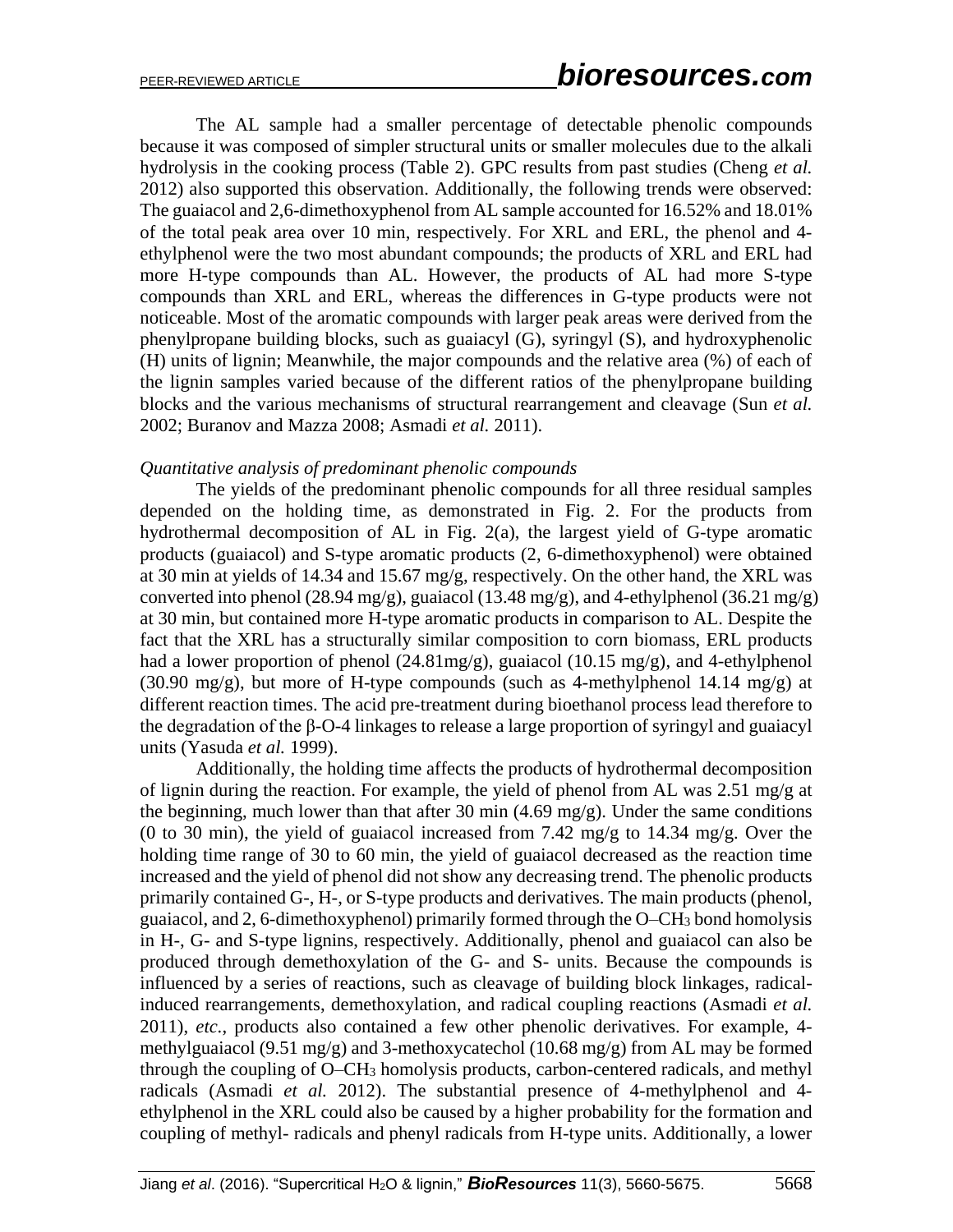level of G-type compounds formed from lignin ether-bond hydrolysis can easily lead to polyhydroxy phenol by dealkylation reactions, as shown in past work (Kanetake *et al.* 2007; Toor *et al.* 2011). Thus, catechol compounds can be obtained from guaiacol. In a similar manner, 3-methoxycatechol should also be observed from 2,6-dimethoxyphenol, in which the demethoxylation reaction occur rapidly with complete depolymerization within a short residence time (Tau and Yukihiko 2012). When the water reached supercritical temperature, condensation reactions involving reactive low-molecular-weight fragments (such as phenols and catechols) are believed to have occurred and resulted in a decrease of phenolic hydroxyls (Matsushita *et al*. 2013). In the existing reaction conditions, the yields of phenolic compounds did not directly correspond to the time changes, and thus a detailed mechanism of hydrothermal decomposition of lignin is particularly difficult to postulate because the raw material can be degraded into a huge number of compounds.



**Fig. 3.** Yields of total phenolic compounds (TPC) as a function of holding time

It is clear that the largest yields of phenol  $(28.94 \text{ mg/g})$  and 4-ethylphenol  $(36.21 \text{ g})$ mg/g) were obtained from XRL at 30 min. Optimal yields of guaiacol and 2,6 dimethoxyphenol obtained were 14.34 mg/g and 15.67 mg/g from AL after 30 min. Hence, the types of lignin and the reaction conditions are key factors to obtain the required phenolic products in high purity.

Figure 3 presents the yields of the total phenolic compounds (TPC) obtained after hydrothermal conversion (at 375 °C of different lignins). At least 40 mg and at the most 140 mg phenolic compounds were obtained from 1 g lignin under supercritical conditions. The sample XRL had the best total phenolics yield (70 to 140 mg/g), while AL had the lowest (40 to 90 mg/g). The TPC of all lignin samples was significantly influenced by reaction time. For example, in the case of XRL, after 30 min, the TPC increased from 74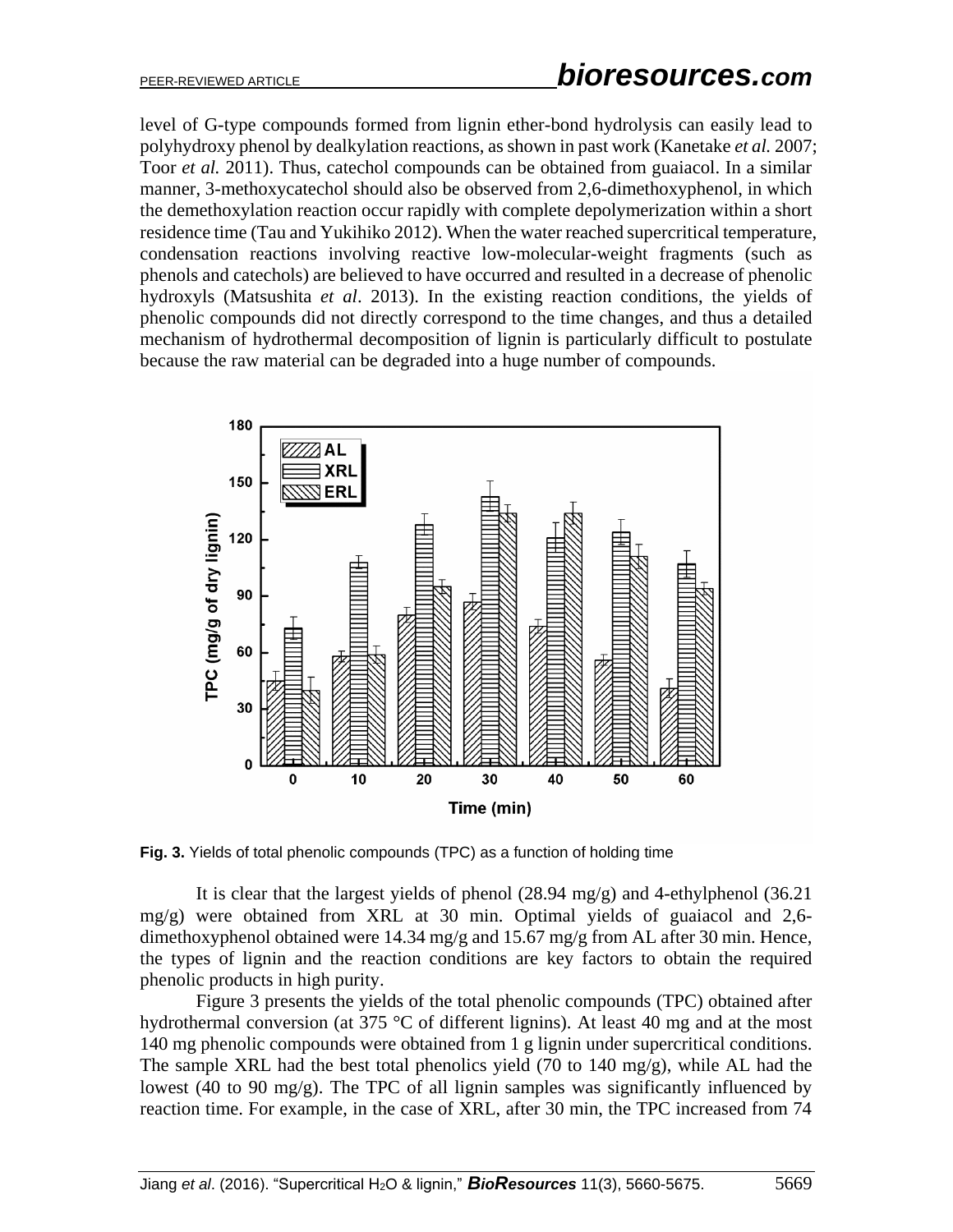mg to 140 mg, although it decreased after longer times. When AL or ERL was used, the trend was found to be the same.

It was also found that the TPC tended to increase when the lignin contained a higher amount of functional groups, such as methoxyl, hydroxyl, and carboxyl groups. Again, from the spectroscopic data  $(^{31}P- NMR$  and FTIR), it appeared that a large difference in TPC was associated with the structural differences among AL, XRL, and ERL. For example, AL possessed lower phenolic hydroxyl content than either XRL or ERL, a fact that could lead to a lower proportion of phenolic compounds in the bio-oils. Also, AL had an extremely high content of sulfur (3.2%), which dropped to 0.4% to 0.5% (Table 1) after hydrothermal degradation. Such a finding indicated that a part of the produced fractions was sulfur-containing compounds (such as methylthio-cyclohexane, 1-methyl-4- (methylthio)-benzene, 1-methyl-4-(methylthio)-benzene, 1, 2-benzenedithiol, 1-[4- (methylthio)-phenyl]-ethanone, 1-methoxy-2-methyl-4-(methylthio)-benzene, *etc.*), as confirmed by GC–MS analysis.

#### **Solid Residues Analysis**

#### *Yields of lignin degradation residues*

Figure 4 shows the yields of lignin degradation of solid residues (YSR) as a function of residence time. The solid residues had around 20% to 30% yield with respect to lignin. The YSR for the three lignin samples decreased initially, and then it increased over the hold time. The relative high solid residue yield after 0 min of reaction time was attributed to incompletely degraded lignin. With increasing time, the lignin was further degraded and a lower amount of solid residues were collected after 30 min.



**Fig. 4.** Yields of lignin solid residues (YSR) with residence time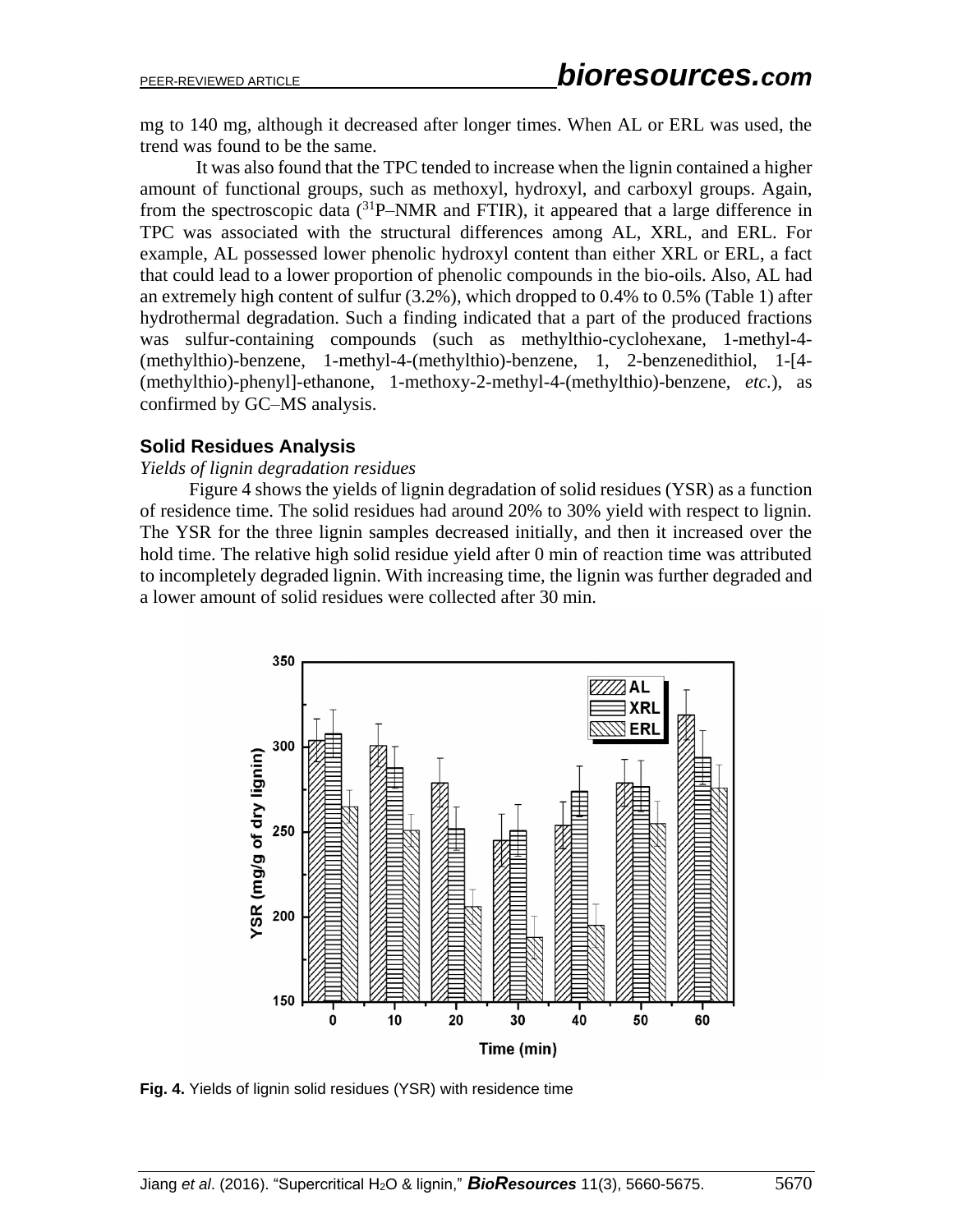Repolymerization was promoted along with degradation. Over a short time, degradation could play a leading role and lead to lower solid residues. After longer times, the reaction rate of repolymerization exceeded that of degradation, leading to higher solid residues.

#### *Chemical characterization of solid residues*

Table 1 also shows the results of chemical analysis for solid residues from different lignin depolymerization reactions. The SR composition had a marked change when compared with the three lignin samples. At a hold time of 30 min for AL, the carbon showed a clear increase from 55.9% to 78.8%, while the oxygen content decreased from 36.7% to 17.0%. As the hold time increased to 60 min, a slightly decrease in the carbon content (from 78.8% to 76.2%), together with a slight increase in oxygen (from 17.0% to 19.3%), and hydrogen content (from 3.4% to 3.6%) were observed. The solid residues of XRL and ERL indicated the same trend.

The energy content of the solid residues (HHV) is shown in Table 1. The hydrothermal conversion led to an increase in the HHV of the solid residues. For example, the energy content of the starting dry AL feedstock was 17.51 MJ/kg. At a reaction time of 30 min, the SR had an HHV of 28.47 MJ/kg, *i.e.,* an increase of 63% compared to the AL. Also, a similar result was found for XRL and ERL samples, an increase of 33% and 15%, respectively. These increases in char energy density compared to different raw biomass feedstock are in agreement with the literature (Hoekman *et al.* 2011; Mumme *et al.* 2011). Additionally, the energy contents of solid residues showed no substantial difference as the reaction time ranged from 30 to 60 min.

*XRD analyses of solid residues*



**Fig. 5.** XRD curves of lignin and SR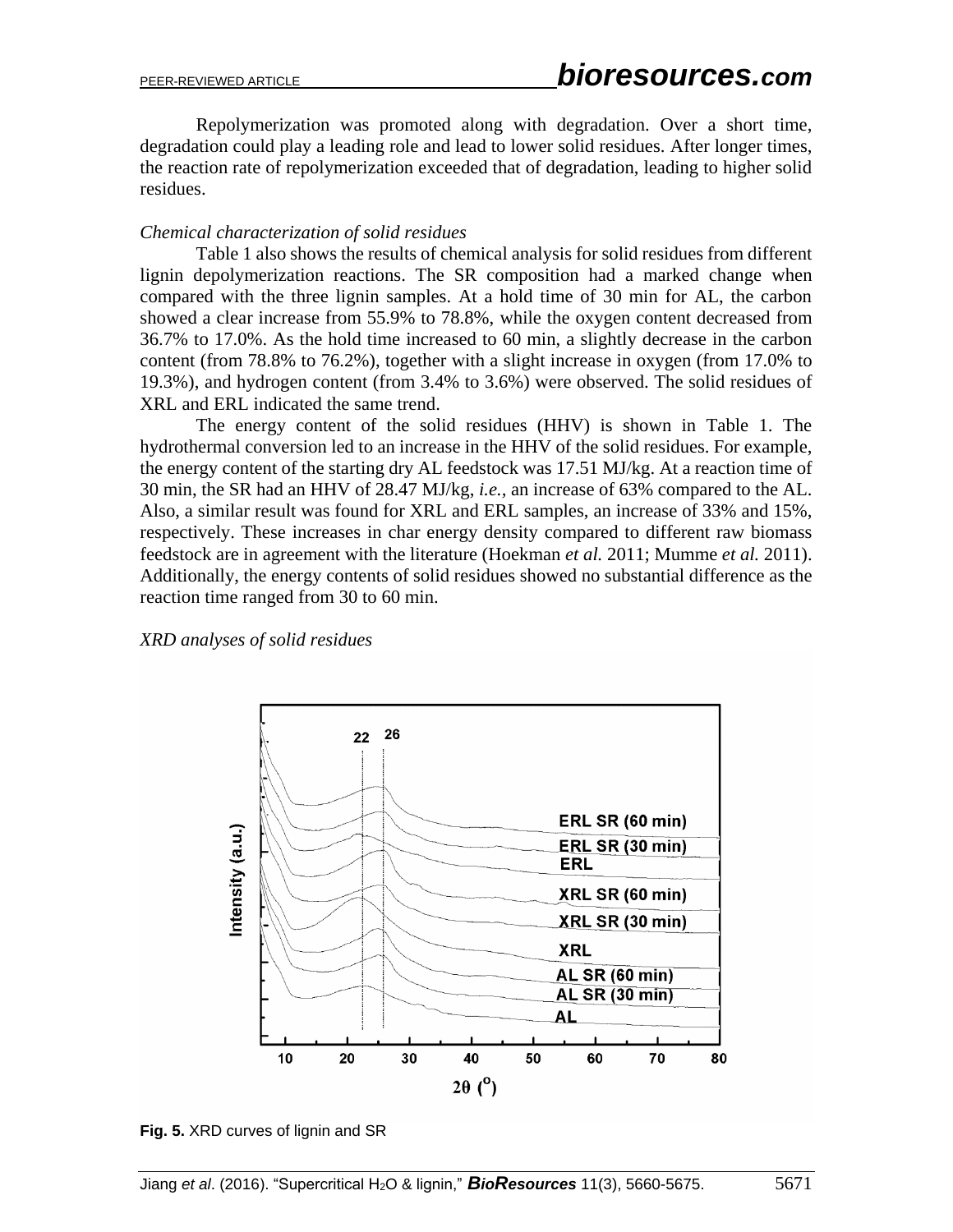The XRD curves of lignin and solid residues are shown in Fig. 5. The only peak ranging from 20° to 26° corresponded to a stacking of aromatic layers (Lu *et al.* 2002). It is evident from Fig. 5 that the XRD peaks at 30 min and 60 min showed a distinct difference, which again indicates that the residues reacted under supercritical conditions. As hydrothermal conversion reaction time increased, the side chains were eliminated and the aromatics depolymerized to form a cross-linked microcrystalline structure. The peak moved from 22° to 26°, which became much sharper and was closer to that of graphite  $(26.6^{\circ})$ . These results indicated that the solid residues at supercritical water had a highly crystalline structure with a high degree of long range order. A similar result was obtained in a previous study by Hu *et al.* (2014).

# **CONCLUSIONS**

- 1. Residual lignin can be utilized as an abundant source for aromatics production. Under supercritical water conditions, the three residual lignin samples were nearly completely depolymerized, and the solid residues had a significant increase in the HHV.
- 2. The XRL is composed of more H-type units in comparison to the wood-based AL, which is a mixture of predominately G- and S-type units. Thus, XRL is a promising candidate for H-type phenolic products. The largest yields of phenol (28.94 mg/g) and 4-ethylphenol (36.21 mg/g) were obtained from XRL after 30 min of reaction. AL has high potential to produce value-added G- and S-type compounds. The optimal yields of guaiacol and 2,6-dimethoxyphenol from AL were 14.34 mg/g and 15.67 mg/g, respectively, after 30 min.
- 3. Selective production of phenolic compounds from specific lignin species can contribute to the development of a lignin-based biorefinery platform.

# **ACKNOWLEDGMENTS**

The authors are grateful for financial support from the National Key Basic Research Program of China (No. 2013CB228101), the National Science Foundation of China (No. 31400517, 31270635), the Science Foundation of Shandong Province (BS2013NJ014), the Open Foundation of SKLPPE (No. 201437), and the Taishan Scholars Project Special Funds.

# **REFERENCES CITED**

- Asmadi, M., Kawamoto, H., and Saka, S. (2011). "Thermal reactions of guaiacol and syringol as lignin model aromatic nuclei," *J. Anal. Appl. Pyrolysis.* 92(1), 88-98. DOI: 10.1016/j.jaap.2011.04.011
- Asmadi, M., Kawamoto, H., and Saka, S. (2012). "The effects of combining guaiacol and syringol on their pyrolysis," *Holzforschung* 66(3), 323-330. DOI: 10.1515/HF.2011.165
- ASTM D 1102 (1984). "Standard test method for ash in wood," American Society Testing and Materials, American.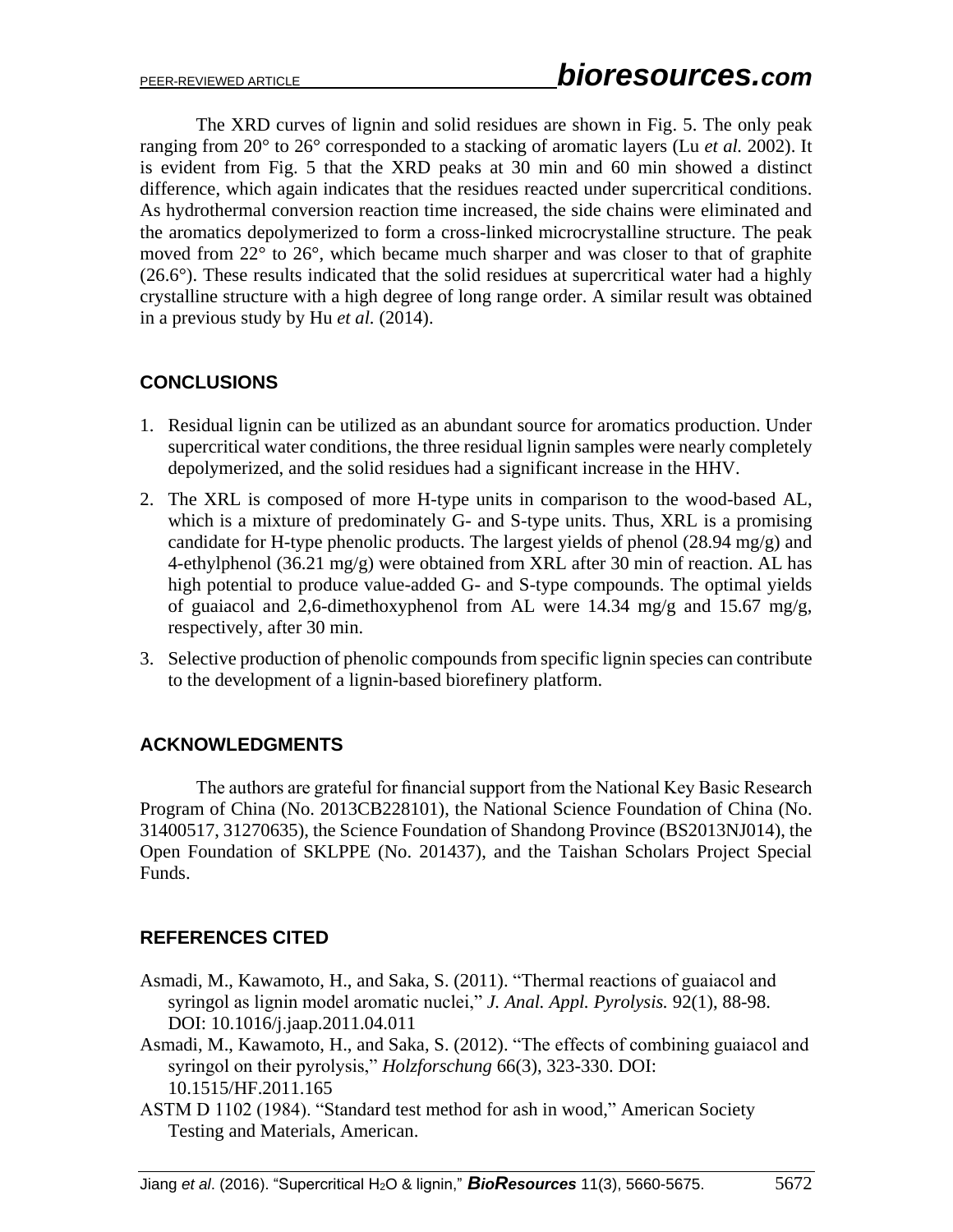- ASTM D 4442 (2007). "Standard test methods for direct moisture content measurement of wood and wood-base materials," American Society Testing and Materials, American.
- Buranov, A. U., and Mazza, G. (2008). "Lignin in straw of herbaceous crops," *Ind. Crops Prod.* 28(3), 237-259. DOI: 10.1016/j.indcrop.2008.03.008
- Cheng, S., Wilks, C., Yuan, Z., Leitch, M., and Xu, C. C. (2012). "Hydrothermal degradation of alkali lignin to bio-phenolic compounds in sub/supercritical ethanol and water–ethanol co-solvent," *Polym. Degrad. Stab.* 97, 839-848. DOI: 10.1016/j.polymdegradstab.2012.03.044
- Crestini, C., and Argyropoulos, D. S. (1997). "Structural analysis of wheat straw lignin by quantitative 31P and 2D NMR spectroscopy," *J. Agric. Food Chem.* 45(4), 1212- 1219. DOI: 10.1021/jf960568k
- Farag, S., and Chaouki, J. (2015). "Economics evaluation for on-site pyrolysis of kraft lignin to value-added chemicals," *Bioresour. Technol.* 175, 254-261. DOI: 10.1016/j.biortech.2014.10.096
- Farag, S., Kouisni, L., and Chaouki, J. (2014). "Lumped approach in kinetic modeling of microwave pyrolysis of kraft lignin," *Energy Fuels* 28(2), 1406-1417. DOI: 10.1021/ef4023493
- Gosselink, R. J. A., Wouter, T., van Dam, J. E. G., de Jong, Ed., Göran G., Scott, E. L., and Sanders, J. P. M. (2012). "Lignin depolymerisation in supercritical carbon dioxide/acetone/water fluid for the production of aromatic chemicals," *Bioresour. Technol.* 106, 173-177. DOI: 10.1016/j.biortech.2011.11.121
- Hoekman, S. K., Broch, A., and Robbins, C. (2011). "Hydrothermal carbonization (HTC) of lignocellulosic biomass," *Energy Fuels* 25(4), 1802-1810. DOI: 10.1021/ef101745n
- Hu, J., Shen, D., Wu, S., Zhang, H., and Xiao, R. (2014). "Effect of temperature on structure evolution in char from hydrothermal degradation of lignin," *J. Anal. Appl. Pyrolysis.* 106, 118-124. DOI: 10.1016/j.jaap.2014.01.008
- Jin, F., and Enomoto, H. (2008). "Application of hydrothermal reaction to conversion of plant-origin biomasses into acetic and lactic acids," *J. Mater. Sci.* 43(7), 2463-2471. DOI 10.1007/s10853-007-2013-z
- Kanetake, T., Sasaki, M., and Goto, M. (2007). "Decomposition of a lignin model compound under hydrothermal conditions," *Chem. Eng. Technol.* 30(8), 1113-1122. DOI: 10.1002/ceat.200700066
- Karagöz, S., Bhaskar, T., Muto, A., and Sakata, Y. (2004). "Effect of Rb and Cs carbonates for production of phenols from liquefaction of wood biomass," *Fuel* 83(17), 2293-2299. DOI: 10.1016/j.fuel.2004.06.023
- Lavoie, J. M., Baré, W., and Bilodeau, M. (2011). "Depolymerization of steam-treated lignin for the production of green chemicals," *Bioresour. Technol.* 102(7), 4917- 4920. DOI: 10.1016/j.biortech.2011.01.010
- Lou, R., and Wu, S. B. (2011). "Products properties from fast pyrolysis of enzymatic/mild acidolysis lignin," *Appl. Energy.* 88(1), 316-322. DOI: 10.1016/j.apenergy.2010.06.028
- Lu, L., Kong, C., Sahajwalla, V., and Harris, D. (2002). "Char structural ordering during pyrolysis and combustion and its influence on char reactivity," *Fuel* 81(9), 1215- 1225. DOI: 10.1016/S0016-2361(02)00035-2
- Matsushita, Y., Jo, E. K., Inakoshi, R., Yagami, S., Takamoto, N., Fukushima, K., and Lee, S. C. (2013). "Hydrothermal reaction of sulfuric acid lignin generated as a by-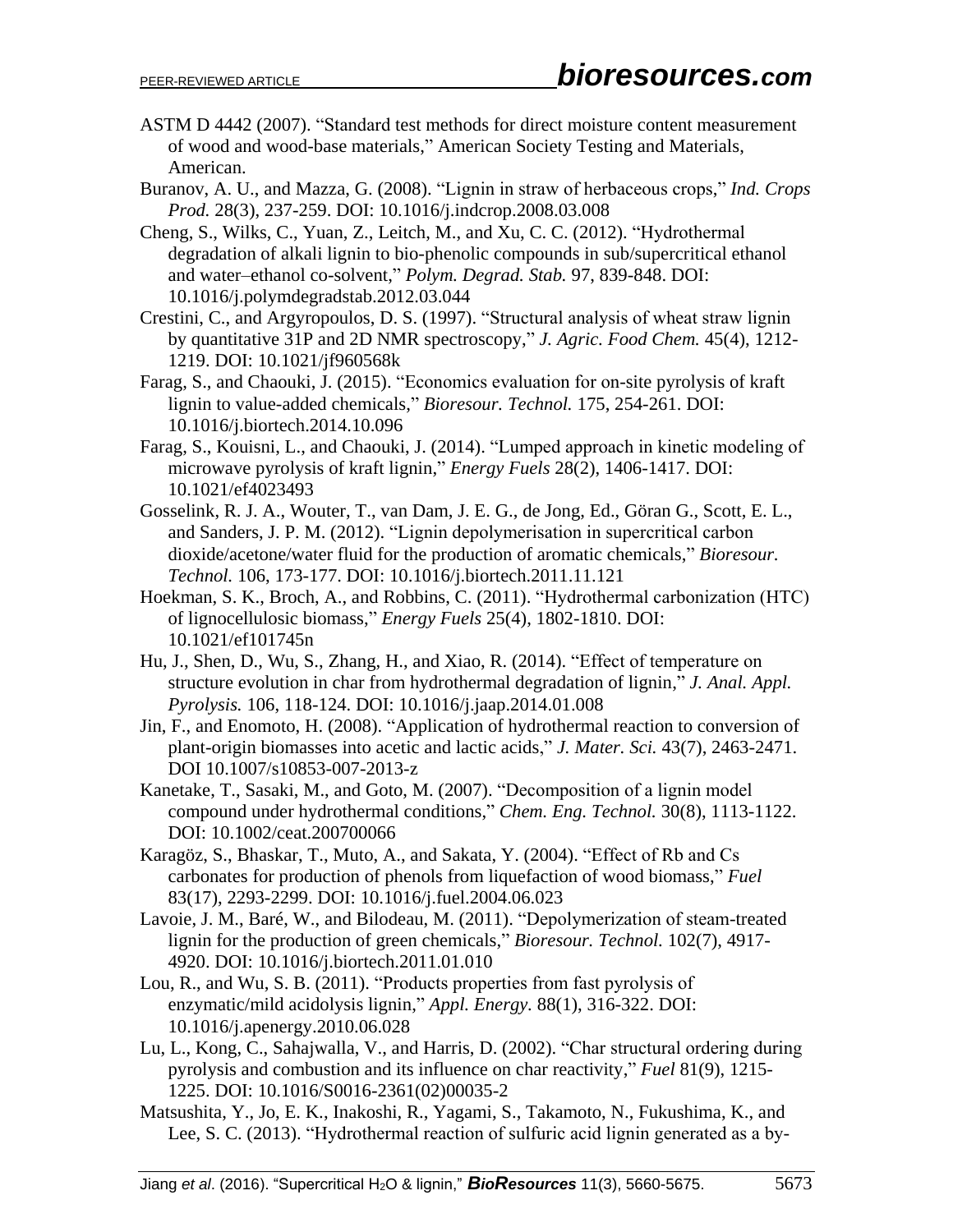product during bioethanol production using lignocellulosic materials to convert bioactive agents," *Ind. Crops Prod.* 42, 181-188. DOI: 10.1016/j.indcrop.2012.05.030

- Morais, A. R. C., Pinto, J. V., Nunes, D., Roseiro, L. B., Oliveira, M. C., Fortunato, E., and Bogel-Łukasik, R. (2016). "Imidazole: Prospect solvent for lignocellulosic biomass fractionation and delignification," *ACS Sustain. Chem. Eng.* 4(3), 1643- 1652. DOI: 10.1021/acssuschemeng.5b01600
- Morais, A. R., da Costa Lopes, A. M., and Bogel-Lukasik, R. (2015). "Carbon dioxide in biomass processing: Contributions to the green biorefinery concept," *Chem Rev*. 115(1), 3-27. DOI: 10.1021/cr500330z
- Mumme, J., Eckervogt, L., Pielert, J., Diakité, M., Rupp, F., and Kern, J. (2011). "Hydrothermal carbonization of anaerobically digested maize silage," *Bioresour. Technol.* 102(19), 9255-9260. DOI: 10.1016/j.biortech.2011.06.099
- Nguyen, T. D. H., Maschietti, M., Belkheiri, T., Åmand, L. E., Theliander, H., Vamling, L., and Andersson, S. I. (2014). "Catalytic depolymerisation and conversion of kraft lignin into liquid products using near-critical water," *J. Supercrit. Fluids.* 86(1), 67- 75. DOI: 10.1016/j.supflu.2013.11.022
- Pandey, K. (1999). "A study of chemical structure of soft and hardwood and wood polymers by FTIR spectroscopy," *J. Appl. Polym. Sci.* 71(12), 1969-1975. DOI: 10.1002/(SICI)1097-4628(19990321)71:12<1969::AID-APP6>3.3.CO;2-4
- Pandey, M. P., and Kim, C. S. (2011). "Lignin depolymerization and conversion: A review of thermochemical methods," *Chem. Eng. Technol.* 34(1), 29-41. DOI: 10.1002/ceat.201000270
- Pińkowska, H., Wolak, P., and Złocińska, A. (2012). "Hydrothermal decomposition of alkali lignin in sub- and supercritical water," *Chem. Eng. J.* 187, 410-414. DOI: 10.1016/j.cej.2012.01.092
- Ragauskas, A. J., Beckham, G. T., Biddy, M. J., Chandra, R., Chen, F., Davis, M. F., and Wyman, C. E. (2014). "Lignin valorization: Improving lignin processing in the biorefinery," *Science* 344(6185), 709-719. DOI: 10.1126/science.1246843
- Sammons, R. J., Harper, D. P., Labbé, N., Bozell, J. J., Elder, T., and Rials, T. G. (2013). "Characterization of organosolv lignins using thermal and FT-IR spectroscopic analysis," *BioResources* 8(2), 2752-2767. DOI: 10.15376/biores.8.2.2752-2767
- Song, Q., Wang, F., Cai, J., Wang, Y., Zhang, J., Yu, W., and Xu, J. (2013). "Lignin depolymerization (LDP) in alcohol over nickel-based catalysts via a fragmentation– hydrogenolysis process," *Energ. Environ. Sci.* 6(3), 994-1007. DOI: 10.1039/c2ee23741e
- Stewart, D. (2008). "Lignin as a base material for materials applications: Chemistry, application and economics," *Ind. Crops Prod.* 27(2), 202-207. DOI: 10.1016/j.indcrop.2007.07.008
- Sun, R., Sun, X. F., Wang, S. Q., Zhu, W., and Wang, X. Y. (2002). "Ester and ether linkages between hydroxycinnamic acids and lignins from wheat, rice, rye, and barley straws, maize stems, and fast-growing poplar wood," *Ind. Crops Prod.* 15(3), 179- 188. DOI: 10.1016/S0926-6690(01)00112-1
- Tang, Z., Zhang, Y., and Guo, Q. (2010). "Catalytic hydrocracking of pyrolytic lignin to liquid fuel in supercritical ethanol," *Ind. Eng. Chem. Res.* 49(5), 2040-2046. DOI: 10.1021/ie9015842
- Tau, L. K., and Yukihiko, K. (2012). "Reaction kinetics or the lignin conversion in supercritical water," *Ind. Eng. Chem. Res.* 51(37), 11975-11988. DOI: 10.1021/ie300921d